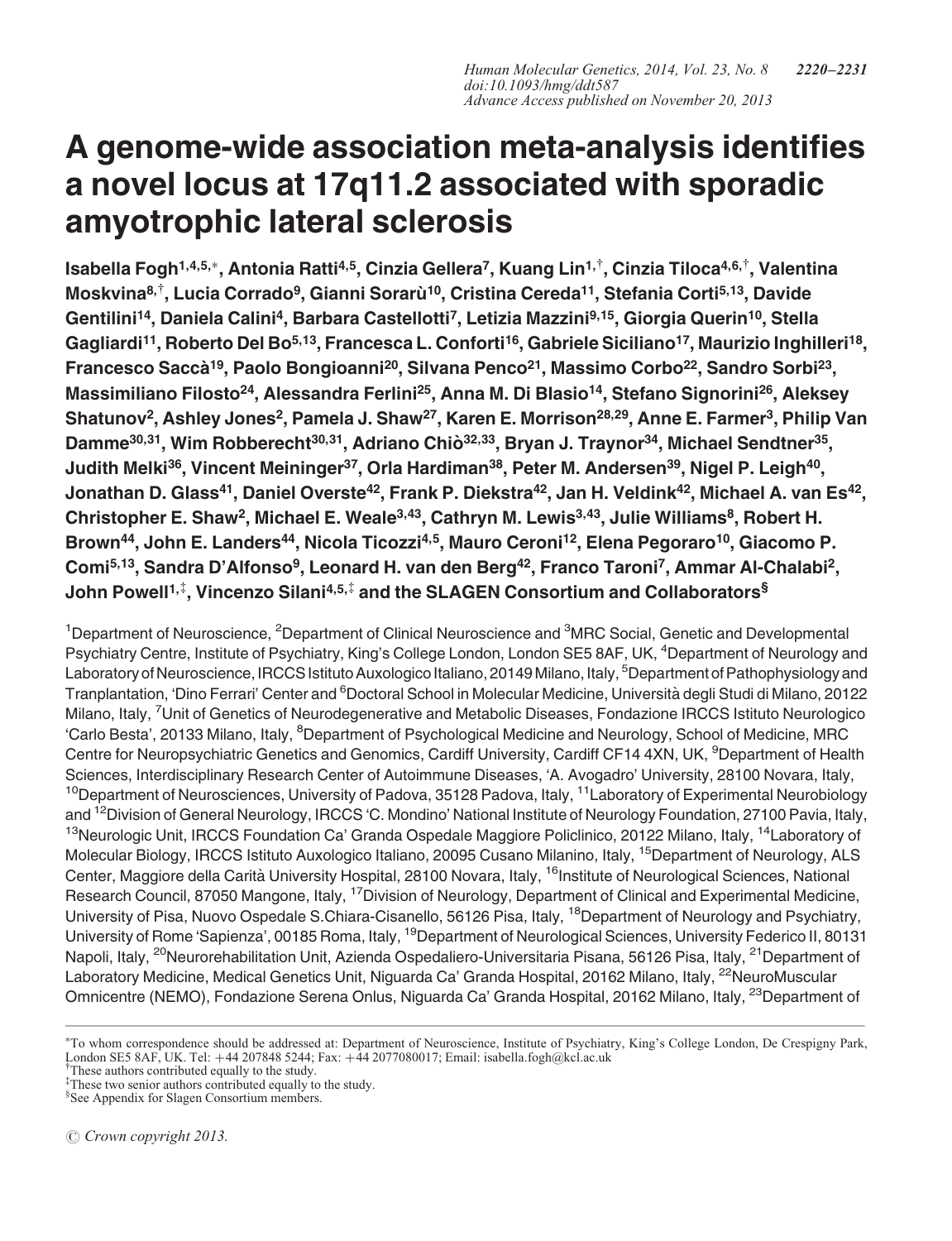Neurological and Psychiatric Sciences, University of Firenze, 50139 Firenze, Italy, <sup>24</sup>Clinical Neurology, Section for Neuromuscular Diseases and Neuropathies, University Hospital 'Spedali Civili', 25123 Brescia, Italy, <sup>25</sup>Department of Medical Sciences, University of Ferrara, 44100 Ferrara, Italy, 26Azienda Ospedaliera di Desio e Vimercate, 20871 Vimercate, Italy, 27Academic Neurology Unit, Department of Neuroscience, Faculty of Medicine, Dentistry and Health, University of Sheffield, Sheffield S10 2HQ, UK, <sup>28</sup>School of Clinical and Experimental Medicine, College of Medicine and Dentistry, University of Birmingham, and <sup>29</sup>Neurosciences Division, University Hospitals Birmingham NHS Foundation Trust, Birmingham B15 2TT, UK, <sup>30</sup>Department of Neurology, University Hospital Leuven Leuven, Belgium, <sup>31</sup>Laboratory for Neurobiology, Vesalius Research Center, VIB, University of Leuven, 3000 Leuven, Belgium, <sup>32</sup>Department of Neuroscience, University of Torino, Torino, Italy, <sup>33</sup>Azienda Ospedaliera Città della Salute e della Scienza, 10126 Torino, Italy, <sup>34</sup>Neuromuscular Diseases Research Group, Laboratory of Neurogenetics, National Institute on Aging, National Institutes of Health, Bethesda, MD 20892, USA, <sup>35</sup>Institute for Clinical Neurobiology, University Hospital Wurzburg, 97078 Wurzburg, Germany, <sup>36</sup>INSERM UMR-788 and University of Paris 11, Bicetre Hospital, Paris, Cedex 94275, France, 37 Assistance Publique - Hôpitaux de Paris, Université Pierre et Marie Curie, Hôpital de la Salpêtrière, 75013 Paris, France, 38 Academic Neurology Unit, Trinity Biomedical Sciences Institute, Trinity College Dublin, Dublin2, Ireland, <sup>39</sup>Department of Clinical Neuroscience, Umeå University, SE-901 85 Umeå, Sweden, <sup>40</sup>Brighton and Sussex Medical School, Trafford Centre for Biomedical Research, University of Sussex, Falmer East Sussex BN1 9RY, UK, <sup>41</sup>Department of Neurology, Emory University, Atlanta, GA 30322, USA, <sup>42</sup>Department of Neurology, Rudolf Magnus Institute of Neuroscience, University Medical Centre Utrecht, 3508 GA Utrecht, The Netherlands, <sup>43</sup>Department of Medical and Molecular Genetics, King's College London, London SE1 9RT, UK and <sup>44</sup>Department of Neurology, University of Massachusetts Medical School, Worcester, MA 01605, USA

Received July 31, 2013; Revised November 8, 2013; Accepted November 15, 2013

Identification of mutations at familial loci for amyotrophic lateral sclerosis (ALS) has provided novel insights into the aetiology of this rapidly progressing fatal neurodegenerative disease. However, genome-wide association studies (GWAS) of the more common (~90%) sporadic form have been less successful with the exception of the replicated locus at 9p21.2. To identify new loci associated with disease susceptibility, we have established the largest association study in ALS to date and undertaken a GWAS meta-analytical study combining 3959 newly genotyped Italian individuals (1982 cases and 1977 controls) collected by SLAGEN (Italian Consortium for the Genetics of ALS) together with samples from Netherlands, USA, UK, Sweden, Belgium, France, Ireland and Italy collected by ALSGEN (the International Consortium on Amyotrophic Lateral Sclerosis Genetics). We analysed a total of 13 225 individuals, 6100 cases and 7125 controls for almost 7 million single-nucleotide polymorphisms (SNPs). We identified a novel locus with genome-wide significance at 17q11.2 (rs34517613 with  $P = 1.11 \times 10^{-8}$ ; OR 0.82) that was validated when combined with genotype data from a replication cohort (P = 8.62  $\times$  10<sup>-9</sup>; OR 0.833) of 4656 individuals. Furthermore, we confirmed the previously reported association at 9p21.2 (rs3849943 with  $P$  = 7.69  $\times$  10<sup>-9</sup>; OR 1.16). Finally, we estimated the contribution of common variation to heritability of sporadic ALS as  $\sim$  12% using a linear mixed model accounting for all SNPs. Our results provide an insight into the genetic structure of sporadic ALS, confirming that common variation contributes to risk and that sufficiently powered studies can identify novel susceptibility loci.

# INTRODUCTION

Amyotrophic lateral sclerosis (ALS) is a late-onset progressive neurodegenerative disorder mainly affecting motor neurones. ALS is the most common adult onset motor neurone disease with prevalence of 5 per 100 000 and with family history, age and male gender as the major risk factors  $(1-4)$  $(1-4)$  $(1-4)$  $(1-4)$ . While familial ALS is well characterized with several causative genes identified to date, the genetic architecture of the more common sporadic form is poorly understood. Previous genome-wide association studies (GWAS) have identified several loci associated with ALS risk such as DPP6, ITPR2, FGGY and UNC13a  $(5-11)$  $(5-11)$  $(5-11)$  $(5-11)$ 

that have failed to be replicated in independent populations [\(12](#page-8-0)–[15](#page-9-0)). One exception is a locus on chromosome  $9p21$  ([15\)](#page-9-0) that has been reliably replicated ([16\)](#page-9-0). At this locus, an expanded hexanucleotide repeat in the *C9orf72* gene has been recently identified as the causative mutation in a large proportion of familial (23–47%) as well as sporadic ( $\sim$ 5%) ALS cases [\(17](#page-9-0)–[20](#page-9-0)). This finding indicates that well-powered studies can identify novel loci associated with ALS susceptibility. To discover further loci, we designed a large GWAS meta-analysis with sufficient power to detect risk alleles with small effect sizes as observed in other neurodegenerative and complex diseases. There is evidence for a strong genetic component in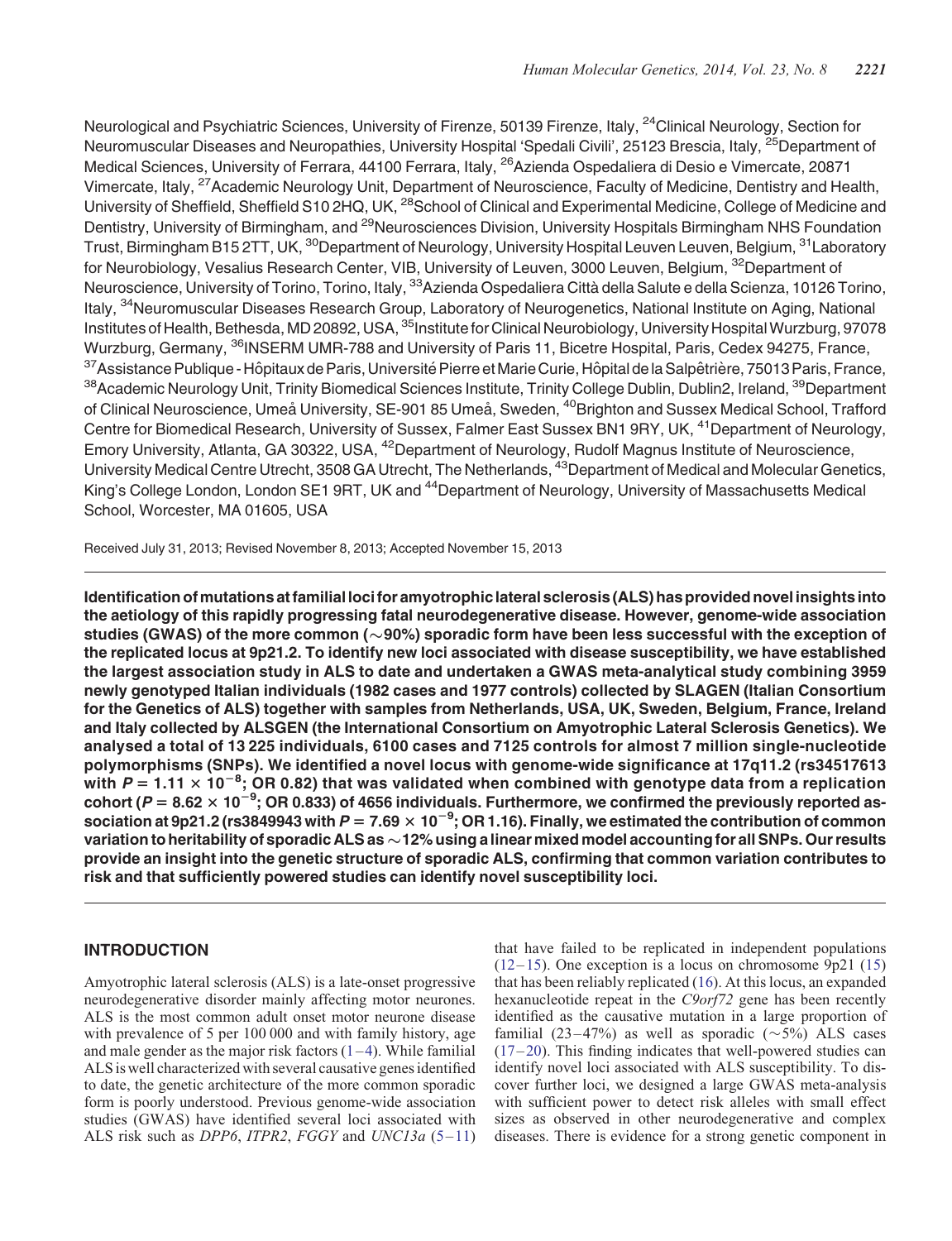<span id="page-2-0"></span>sporadic ALS with heritability estimated to be 0.61 (95% CI: 0.38–0.78) in a combined study of 171 ALS twin pairs collected by three independent studies from Britain and Sweden ([21\)](#page-9-0), so we sought to estimate heritability derived from unrelated individuals and explained by common variation using GWAS data. Phenotype variation in complex traits is owing to interactions of genetic and environmental factors; thus, the quantification of the genetic variance is relevant in the study of multifactorial diseases. Heritability, the proportion of phenotype explained by genetic variance, is typically estimated in closely related individuals such as twin pairs, but this can inflate estimates as a consequence of epistatic interactions or shared environment ([22,23](#page-9-0)). In contrast, heritability explained by associated SNPs identified in GWAS as passing-accepted thresholds of significance (typically  $P \le 5 \times 10^{-8}$ ) explains only a small fraction of the genetic variation in most complex diseases. The difference between the phenotypic variance explained by GWAS results and those estimated in family studies is referred to as the 'missing heritability problem' and possibly is explained by incomplete linkage disequilibrium (LD) between genotyped SNPs and causal variants and/or by the presence of gene-by-gene or gene-by-environment interactions ([22,23](#page-9-0)). We have estimated heritability of ALS considering all SNPs simultaneously regardless of their association with ALS phenotype and compared this with heritability from twin studies.

# RESULTS

## Association analyses

We analysed genotype raw data from eight independent studies including 3959 newly genotyped Italian individuals (1982 cases and 1977 controls) and 11 611 individuals (5195 cases and 6416 controls) from previously published studies. Full description of the sample size included in this study is reported in Table 1 and [Supplementary Material, Table S1.](http://hmg.oxfordjournals.org/lookup/suppl/doi:10.1093/hmg/ddt587/-/DC1)

Raw data for each study were assessed for quality control (QC) separately following the same criteria (see [Supplementary Ma](http://hmg.oxfordjournals.org/lookup/suppl/doi:10.1093/hmg/ddt587/-/DC1)[terial](http://hmg.oxfordjournals.org/lookup/suppl/doi:10.1093/hmg/ddt587/-/DC1) and [Table S2](http://hmg.oxfordjournals.org/lookup/suppl/doi:10.1093/hmg/ddt587/-/DC1) for full discussion). Population structure of the individual cohorts was studied by means of principal components analysis (PCA) with EIGENSTRAT software [\(24](#page-9-0),[25\)](#page-9-0), and outliers were identified by the projection of the first 10 principal components [\(Supplementary Material, Methods and Fig. S1\)](http://hmg.oxfordjournals.org/lookup/suppl/doi:10.1093/hmg/ddt587/-/DC1).

| <b>Table 1.</b> Sample size and genotype platforms |  |
|----------------------------------------------------|--|
|                                                    |  |

To achieve the maximal coverage, we imputed genome-wide filtered originally genotyped data for each study (see Materials and methods). Overall, the average number of inferred genotypes was 8 342 920 SNPs varying proportionally to the original genotyping platform. After filtering [\(Supplementary Material,](http://hmg.oxfordjournals.org/lookup/suppl/doi:10.1093/hmg/ddt587/-/DC1) [Methods](http://hmg.oxfordjournals.org/lookup/suppl/doi:10.1093/hmg/ddt587/-/DC1)), the eight datasets included genotype data for almost 7 million SNPs in 13 225 individuals (6100 cases and 7125 controls) ([Supplementary Material, Table S2\)](http://hmg.oxfordjournals.org/lookup/suppl/doi:10.1093/hmg/ddt587/-/DC1). Cleaned imputed genotypes were tested for association with ALS separately using SNPTESTv2.4.0 ([26\)](#page-9-0), and the logistic regression analyses were adjusted by the appropriate principal component axes estimated in the individual cohorts ([Supplementary Material,](http://hmg.oxfordjournals.org/lookup/suppl/doi:10.1093/hmg/ddt587/-/DC1) [Table S3](http://hmg.oxfordjournals.org/lookup/suppl/doi:10.1093/hmg/ddt587/-/DC1)). After genomic inflation control, we combined the logistic regression analysis results of each study in a meta-analysis using the program METAL [\(27](#page-9-0)). We adopted the 'standard error' analysis scheme, which combines effect size estimates  $(\beta$ -coefficients) across the studies weighted according to the inverse of the corresponding standard errors. As a result of the meta-analysis, we observed two loci reaching genome-wide threshold of significance, rs3849943 with  $P = 7.69 \times 10^{-9}$ (OR 1.16, 95% CI: 1.10–1.22; average posterior probability (APP) 0.999; minor allele frequency (MAF) cases 0.268, controls 0.238) on chromosome 9p21 and SNP rs34517613 with  $P = 1.11 \times 10^{-8}$  (OR 0.82, 95% CI: 0.76–0.87; APP 0.9279; MAF cases 0.108, controls 0.129) on chromosome 17q11.2.

A third locus, rs1788776, at 18q11.2 was very close to genome-wide significance threshold  $(P = 7.67 \times 10^{-8}, \text{ OR})$ 0.87, 95% CI: 0.76–0.87; APP 0.9716; MAF cases 0.392, controls 0.362) (Table [2](#page-3-0), Figs. [1](#page-4-0) and [2](#page-4-0), [Supplementary Material,](http://hmg.oxfordjournals.org/lookup/suppl/doi:10.1093/hmg/ddt587/-/DC1) [Fig. S2\)](http://hmg.oxfordjournals.org/lookup/suppl/doi:10.1093/hmg/ddt587/-/DC1). With the exception of the locus on 9p21, loci previously found to be associated with ALS risk  $(5-11)$  $(5-11)$  $(5-11)$  $(5-11)$  did not reach genome-wide significance in our meta-analysis [\(Supplementary](http://hmg.oxfordjournals.org/lookup/suppl/doi:10.1093/hmg/ddt587/-/DC1) [Material, Table S4\)](http://hmg.oxfordjournals.org/lookup/suppl/doi:10.1093/hmg/ddt587/-/DC1) although SNP rs12608932 (UNC13A) at 19p13.3 had not complete coverage across datasets as it failed the QC threshold in the British dataset [\(Supplementary Material,](http://hmg.oxfordjournals.org/lookup/suppl/doi:10.1093/hmg/ddt587/-/DC1) [Fig. S3\)](http://hmg.oxfordjournals.org/lookup/suppl/doi:10.1093/hmg/ddt587/-/DC1). Additionally, examination of these previously associated loci in the Italian cohort as an independent replication study only found evidence for association for the 9p21 locus, and for the ITPR2 locus while significant, direction of effect is the opposite to that reported in the original study [\(8](#page-8-0)) ([Supple](http://hmg.oxfordjournals.org/lookup/suppl/doi:10.1093/hmg/ddt587/-/DC1)[mentary Material, Fig S3](http://hmg.oxfordjournals.org/lookup/suppl/doi:10.1093/hmg/ddt587/-/DC1)). Only the *ITPR2* locus showed significant evidence for heterogeneity across the different cohorts of European ancestry analysed here [\(Supplementary Material,](http://hmg.oxfordjournals.org/lookup/suppl/doi:10.1093/hmg/ddt587/-/DC1)

| Source                                  | Sample ancestry                    | Sample size<br>(N) | Cases<br>(N) | Control<br>(N) | Genotyping Illumina<br>arrays | SNPs before<br>imputation | SNPs after<br>imputation |
|-----------------------------------------|------------------------------------|--------------------|--------------|----------------|-------------------------------|---------------------------|--------------------------|
| <b>SLAGEN</b> Consortium                | Italian                            | 3959               | 1982         | 1977           | 660K                          | 657366                    | 8391895                  |
| <b>UMC</b> Utrecht                      | Dutch                              | 911                | 461          | 450            | 317K                          | 317503                    | 8328981                  |
| Utrecht, Umeå, Leuven                   | Dutch, Swedish, Belgian            | 2806               | 1364         | 1442           | 370K                          | 317503                    | 8372645                  |
| MGH, King's College, Evry               | Northern American, British, French | 3916               | 1710         | 2206           | 370K                          | 307790                    | 8370626                  |
| Beaumont Hospital, Dublin               | Irish                              | 432                | 221          | 211            | 550K                          | 561466                    | 8268635                  |
| NIH publicly available, Coriell biobank | Northern American                  | 547                | 276          | 271            | 550K                          | 555352                    | 8325506                  |
| MND DNA bank and RADIANT study          | <b>British</b>                     | 2252               | 663          | 1589           | 610K                          | 471994                    | 8372429                  |
| NIH publicly available                  | Italian                            | 747                | 500          | 247            | 550K                          | 500002                    | 8312642                  |

Independent studies analysed in the combined international meta-analysis were genotyped on different type of Illumina platforms. Italian data were collected by the SLAGEN Consortium (Italy) and the Dutch, Swedish, French, Belgian, Irish and North American, and Italian raw data were collected by the International ALS-GWAS Consortium (ALSAGEN). British cases were collected by UK National MND Bank samples and British controls by the RADIANT study (DeCC, BACCs) and NIH publicly available data from Coriell biobank (www.coriell.org).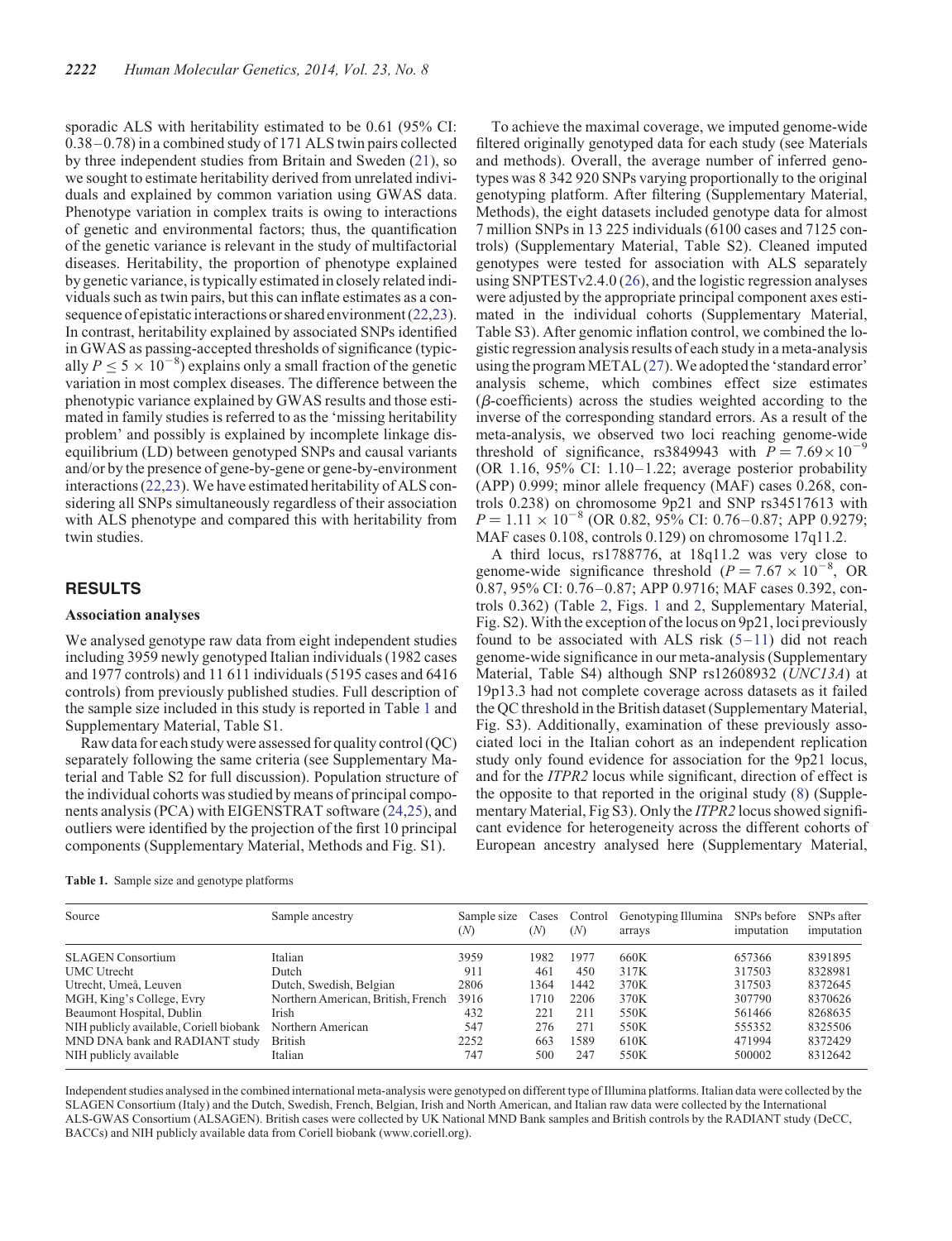<span id="page-3-0"></span>Table 2. ALS-GWAS meta-analysis results

| Chromosome | <b>SNP</b> | Position | A <sub>1</sub> | A2 | APP   | Info  | MAF ALS | MAF CONT | <b>OR</b> | P-value       | Direction         | Low $95\%$ CI | Up $95\%$ CI |
|------------|------------|----------|----------------|----|-------|-------|---------|----------|-----------|---------------|-------------------|---------------|--------------|
| 9          | rs3849943  | 27533382 | C              |    |       | 0.999 | 0.268   | 0.238    | 1.166     | $7.69E - 09$  | $+ - - + + + + +$ | 1.107         | 1.228        |
| 9          | rs3849941  | 27528948 | A              | G  | 0.993 | 0.986 | 0.266   | 0.236    | 1.166     | $9.54E - 09$  | $- + + - - - - -$ | 1.106         | .229         |
| 9          | rs2477523  | 27526894 |                | А  | 0.997 | 0.992 | 0.269   | 0.239    | 1.163     | $1.06E - 08$  | $- + + - - - - -$ | 1.104         | 1.225        |
| 9          | rs2453555  | 27553868 | G              | А  | 0.995 | 0.988 | 0.27    | 0.239    | 1.163     | $0.07E - 0.8$ | $- + + - - - - -$ | 1.104         | 1.225        |
| 17         | rs34517613 | 23634379 |                |    | 0.922 | 0.734 | 0.108   | 0.129    | 0.822     | $1.11E - 08$  | ++++++++          | 0.769         | 0.879        |
| 17         | rs12937920 | 23614784 |                |    | 0.951 | 0.854 | 0.125   | 0.149    | 0.83      | $1.24E - 07$  | ++++++++          | 0.775         | 0.889        |
| 17         | rs9909055  | 23620255 |                |    |       |       | 0.217   | 0.249    | 0.857     | $1.98E - 07$  | ++++++++          | 0.809         | 0.908        |
| 17         | rs16964203 | 23606837 | A              | C  | 0.978 | 0.954 | 0.224   | 0.257    | 0.86      | $2.55E - 07$  | --------          | 0.812         | 0.911        |
|            | rs2292633  | 23599507 | G              | A  | 0.956 | 0.906 | 0.221   | 0.254    | 0.86      | $2.82E - 07$  | ++++++++          | 0.812         | 0.911        |
| 17         | rs35714695 | 23743915 | G              | А  | 0.973 | 0.934 | 0.169   | 0.192    | 0.845     | $3.21E - 07$  | ++++++++          | 0.792         | 0.901        |
| 17         | rs739439   | 23747949 |                |    | 0.994 | 0.984 | 0.169   | 0.193    | 0.842     | $3.97E - 07$  | ++++++++          | 0.788         | 0.900        |
| 17         | rs9900311  | 23619534 | G              | А  | 0.997 | 0.992 | 0.219   | 0.252    | 0.858     | $4.58E - 07$  | ++++++++          | 0.808         | 0.911        |
| 18         | rs1788776  | 19498035 | G              | A  | 0.971 | 0.947 | 0.392   | 0.362    | 0.872     | $7.67E - 08$  | $++++-++$         | 0.830         | 0.917        |
| 18         | rs1629335  | 19475137 |                | G  | 0.956 | 0.927 | 0.383   | 0.353    | 0.874     | $1.00E - 07$  | --------          | 0.832         | 0.918        |
| 18         | rs62093304 | 19489968 |                | C  | 0.979 | 0.96  | 0.389   | 0.36     | 0.875     | $2.09E - 07$  | $----++--$        | 0.832         | 0.920        |
| 18         | rs12957850 | 19487958 | G              |    | 0.988 | 0.976 | 0.408   | 0.382    | 0.878     | $2.64E - 07$  | $++++-++$         | 0.836         | 0.923        |
| 18         | rs1652373  | 19482645 | G              |    |       |       | 0.409   | 0.382    | 0.877     | $2.66E - 07$  | $++++-$           | 0.834         | 0.922        |
| 18         | rs12606211 | 19499478 |                |    | 0.979 | 0.961 | 0.408   | 0.381    | 0.88      | $3.29E - 07$  | $++++-++$         | 0.838         | 0.924        |
| 18         | rs1711468  | 19498537 |                | А  | 0.97  | 0.945 | 0.41    | 0.384    | 0.882     | $4.16E - 07$  | $++++-++$         | 0.840         | 0.926        |

Summary of the most significant associated SNPs in the international ALS-GWAS meta-analysis from imputed genotypes. Meta-analysis (METAL) was performed weighting by the  $\beta$ -coefficient estimates and the inverse of their corresponding standard errors. Effect size of reference allele A1 is expressed with positive and negative symbols; symbols '+' and '-' indicate the direction of the effect size (beta values from regression), where <sup>a</sup> plus symbol means that increasing frequency of allele A1 is correlated with increasing trait values and vice versa.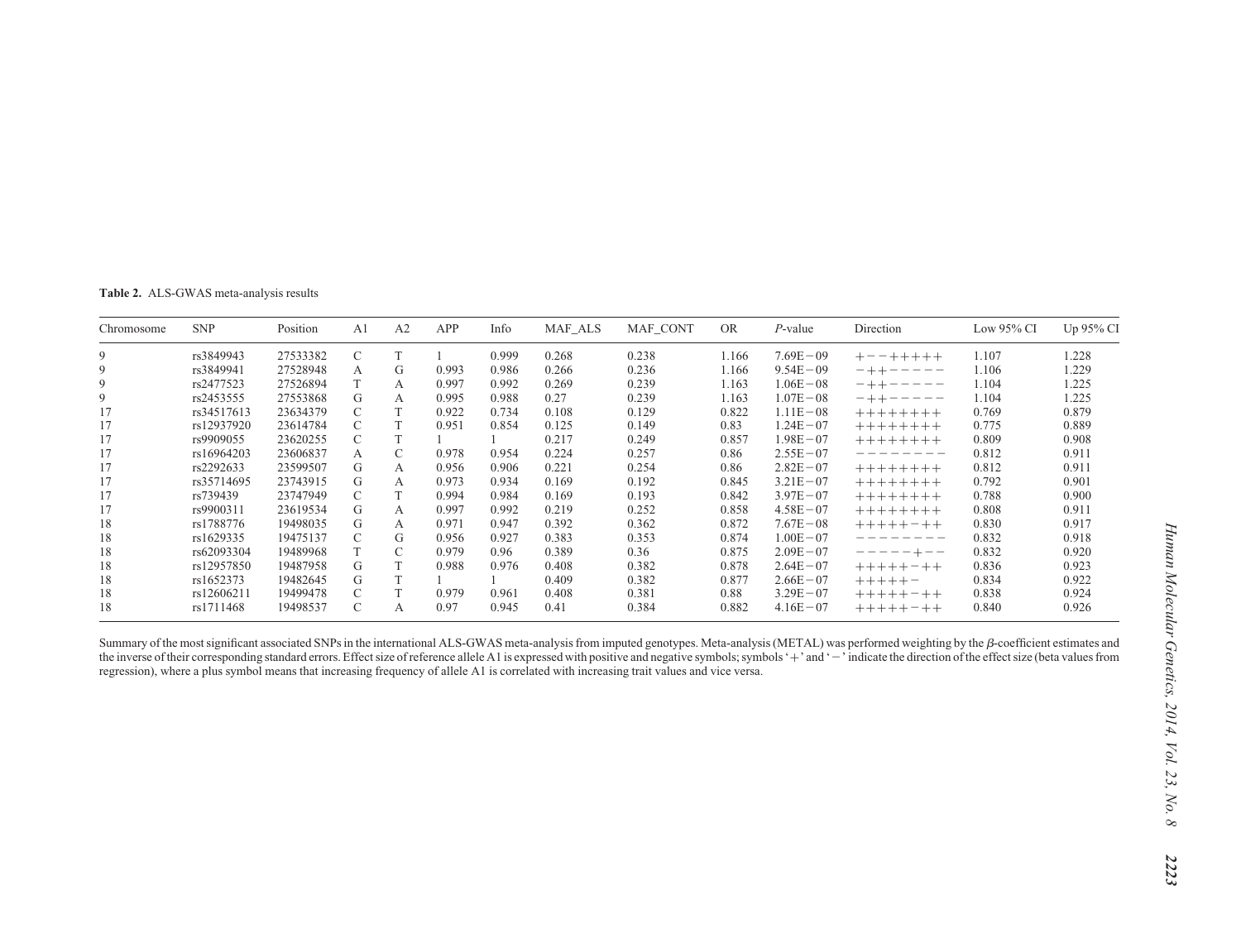<span id="page-4-0"></span>

Figure 1. Manhattan plot of the international ALS meta-analysis. Scatter plot of chromosome position (x-axis) against  $-log_{10}$  GWAS meta-analysis P-values (y-axis) from imputed data. The threshold of genome-wide significance  $(P = 5 \times 10^{-8})$  is indicated as a horizontal red line. At locus 9p21.2, 18 SNPs close to Corf72 gene lie<br>above the red line (most significant SNP is rs3849943 wi ciated. SNP rs1788776 at 18q11.2 is very close to the threshold of significance with  $P = 7.67 \times 10^{-8}$ . Manhattan plot was produced using ggplot2 package in R.



Figure 2. Regional association plots of the associated loci. LD structure of the three regions associated with ALS in the international GWAS meta-analysis. For each plot, the  $-\log_{10} P$ -values (left y-axis) of SNPs are shown according to their chromosomal positions (x-axis); the genetic recombination rates are shown on the right y-axis.  $-\log_{10}P$ -values are shown for both genotyped and imputed SNPs distributed in a 0.8-megabase genomic region. The top SNP of each region is indicated as a diamond, and SNPs colour reflects LD correlation  $(r^2)$ . (A) locus at 9p21, (B) 17q11.2 and (C) 18q11.2. LD plots were generated by LocusZoom v1.1.

[Table S5\)](http://hmg.oxfordjournals.org/lookup/suppl/doi:10.1093/hmg/ddt587/-/DC1). Further larger studies are needed to confirm the role of these loci in ALS susceptibility.

As inclusion of non-confounding covariates such as gender and age can significantly reduce power to identify truly associated variants particularly when the disease prevalence is low  $(<1%)$ , we have not included non-confounding covariates in logistic regression analyses presented here ([28\)](#page-9-0). In confirmation of our approach, the most significant SNPs ( $P \le 1 \times 10^{-5}$ ) mapping in the two candidate loci at 17q and 18q showed no gender-by-SNP interaction in multi regression analysis (see Materials and methods).

For these loci, we searched for secondary signals by performing logistic regression conditioning upon the most associated SNPs under an additive model. There was no evidence of independent SNPs in any of these regions [\(Supplementary Ma](http://hmg.oxfordjournals.org/lookup/suppl/doi:10.1093/hmg/ddt587/-/DC1)[terial, Table S6\)](http://hmg.oxfordjournals.org/lookup/suppl/doi:10.1093/hmg/ddt587/-/DC1). As the international meta-analysis included samples from Northern and Southern Europe, we tested the most associated SNPs for genetic heterogeneity quantifying the effect of the degree of variation between studies [\(Supplemen](http://hmg.oxfordjournals.org/lookup/suppl/doi:10.1093/hmg/ddt587/-/DC1)[tary Material, Methods](http://hmg.oxfordjournals.org/lookup/suppl/doi:10.1093/hmg/ddt587/-/DC1)). We observed no significant heterogeneity in the distribution of allele frequencies between European populations for these SNPs ([Supplementary Material, Table S7](http://hmg.oxfordjournals.org/lookup/suppl/doi:10.1093/hmg/ddt587/-/DC1)).

As additional evidence, we tested the candidate loci at 17q and 18q in a novel independent replication cohort of 2074 cases and 2556 controls collected in Italy, Netherlands and Germany (see full description in the [Supplementary Material, Methods](http://hmg.oxfordjournals.org/lookup/suppl/doi:10.1093/hmg/ddt587/-/DC1) and [Table S8\)](http://hmg.oxfordjournals.org/lookup/suppl/doi:10.1093/hmg/ddt587/-/DC1). For each locus, we selected two variants, the most associated in the GWAS meta-analysis (imputed data) and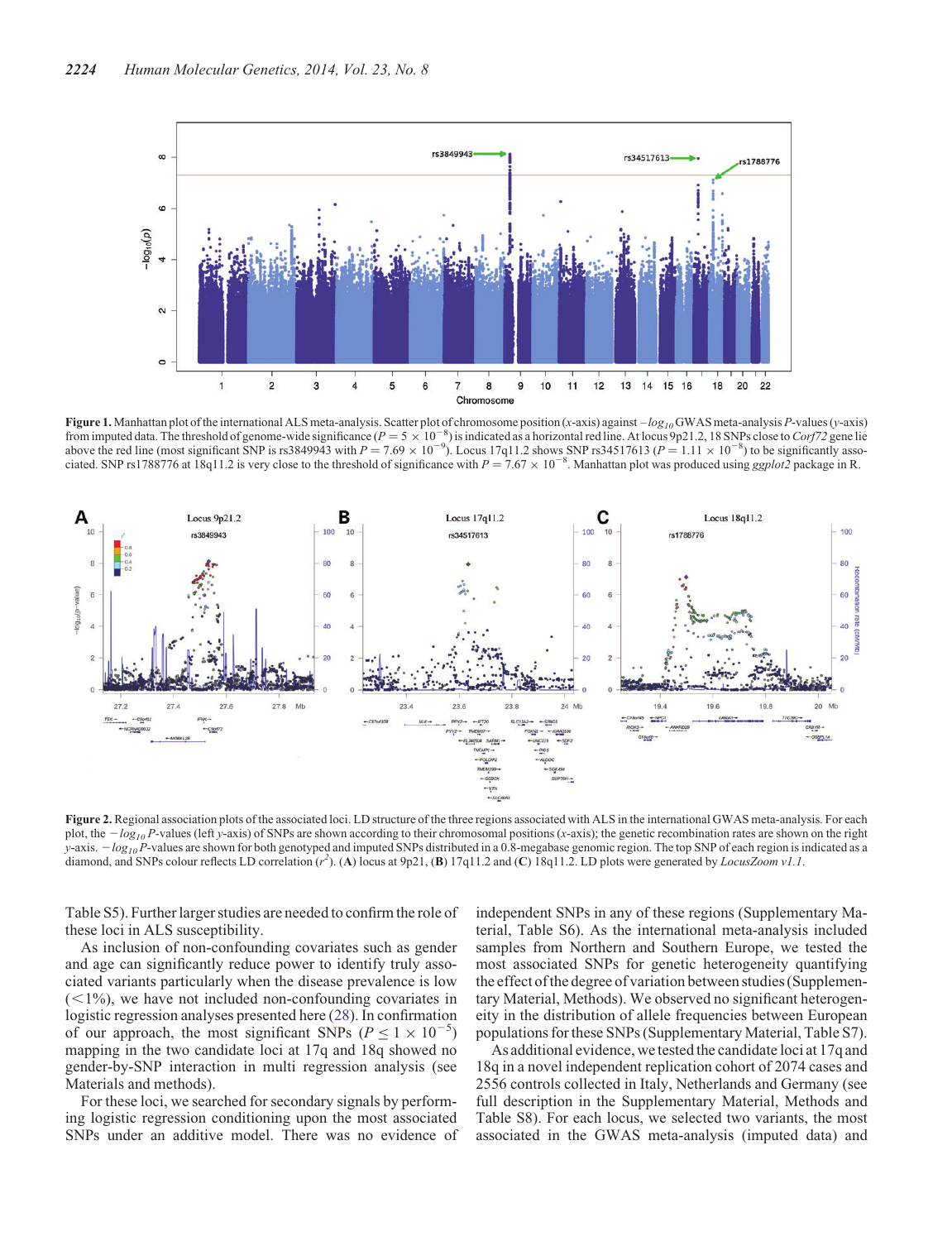combined joint analysis (original genotype data) [\(Supplemen](http://hmg.oxfordjournals.org/lookup/suppl/doi:10.1093/hmg/ddt587/-/DC1)[tary Material, Table S9\)](http://hmg.oxfordjournals.org/lookup/suppl/doi:10.1093/hmg/ddt587/-/DC1). We found suggestive evidence for association in the independent replica analysis for SNP rs34517613 at  $17q (P = 0.055; OR 0.89, 95\% CI: 1.00-0.78)$  and when combined in meta-analysis with the full GWAS data, the association identified in the discovery sample became more significant  $(P_{\text{combined}} = 8.62 \times 10^{-9}; \text{ OR } 0.833, 95\% \text{ CI: } 0.891 - 0.778).$ We found no additional evidence for association at the 18q11.2 locus ([Supplementary Material, Table S10](http://hmg.oxfordjournals.org/lookup/suppl/doi:10.1093/hmg/ddt587/-/DC1)).

The locus at 17q11.2 is gene rich with a number of plausible candidates (Fig. [2](#page-4-0)). In an effort to refine associations at this locus and at 18q11.2, we searched for non-synonymous SNPs in LD ( $r^2 \ge 0.4$ ) with our two lead signals to identify possible functional variants that explained the associations with ALS risk. No non-synonymous variants were found in LD at the 17q11.2 locus; however, three SNPs, rs739439 ( $r^2 = 0.416$ ) in the 3' untranslated region, the intronic SNPs rs35714695 ( $r^2$  = 0.457) and rs34660379 ( $r^2 = 0.412$ ) within the *SARM1* (sterile alpha and TIR-containing motif 1) gene were in LD (Table [2](#page-3-0), Fig. [2](#page-4-0)).

At the suggestive 18q11.2 locus, the lead SNP rs1788776 was only in strong LD with SNPs in the ANKRD29 gene (Fig. [2](#page-4-0)), an ankyrin repeat domain-containing protein of undetermined function, these included missense SNPs (rs12956232,  $r^2 = 0.78$ ; rs1788758,  $r^2 = 0.78$ ; rs12960692,  $r^2 = 0.74$ ; rs11662113,  $r^2 = 0.53$  $r^2 = 0.53$  $r^2 = 0.53$ ) (Table 2, Fig. [2\)](#page-4-0).

Next, we looked for cis eQTL (expression quantitative trait loci) in LD with our lead SNPs. All SNPs in LD  $(r^2 \ge 0.2)$ with rs34517613 and rs1788776 were analysed for association with cis eQTL using several publicly available eQTL databases [\(Supplementary Material](http://hmg.oxfordjournals.org/lookup/suppl/doi:10.1093/hmg/ddt587/-/DC1)), but none reached the P-value threshold for significance. This should not be considered conclusive as expression data from central nervous system tissues are still rather limited across eQTL databases and further studies should be carried out.

## Contribution of C9orf72 to chromosome 9p21 association signal

As chromosome 9p21 was found to be strongly associated in our meta-analysis, we further investigated the contribution of ALS sporadic cases that also carry the expanded hexanucleotide repeat in the C9orf72 gene to this association. Information about carriers of the pathologic expansion in C9orf72 gene was available for 2287 of 6100 (37.3%) ALS cases from the Italian, Dutch and British studies included in the meta-analysis. The frequency of the expanded repeats carriers in the sporadic cases we have analysed progressively decreased as you proceed from Northern to Southern Europe ranging from 8 to 4.7%, respectively, in the British and Italian patients (see Materials and methods, [Supplementary Material, Table S10\)](http://hmg.oxfordjournals.org/lookup/suppl/doi:10.1093/hmg/ddt587/-/DC1). Our results confirm data previously reported [\(17](#page-9-0)–[20\)](#page-9-0). We performed a meta-analysis of this sample subset (2287 sporadic cases and 4162 controls) including and excluding cases  $(n = 144)$  with the expanded hexanucleotide repeat. Significant association of SNP rs3849943 decreased from  $P = 7.72 \times 10^{-5}$  to  $P = 0.052$  when the carriers were excluded from the logistic regression analysis, confirming that the association of 9p21 locus was largely dependent on carriers of the C9orf72 expansion [\(Supplementary Material, Fig. S4\)](http://hmg.oxfordjournals.org/lookup/suppl/doi:10.1093/hmg/ddt587/-/DC1).



Figure 3. Heritability estimate across ALS-GWA studies. Heritability estimated in eight independent ALS cohorts. Forest plot shows heritability value and confidence interval (95%) calculated in each study at the reported prevalence of 5/100 000. Black boxes indicate the single studies, and box sizes are proportional to the sample (N). Grey bars specify lower and upper limit of 95% confidence interval.

## Heritability estimation

We used the Genome-wide Complex Trait Analysis (GCTA) method ([29\)](#page-9-0) to quantify additive genetic variance (narrow sense heritability) explained by all common SNPs regardless of their association with disease. GCTA uses a linear mixedeffect model that includes a random effect to estimate the polygenic component of trait variation ([29\)](#page-9-0). We performed GCTA analysis on 13 225 individuals (6100 ALS cases and 7125 controls) whose pair wise relationship was estimated to be  $\leq 0.05$ (PI\_HAT) and used a restricted maximum likelihood (REML) algorithm to estimate the variance explained by imputed SNPs data. Analyses were carried out separately in the eight cohorts using a more stringent quality control threshold for imputed SNPs (MAF  $> 0.01$ , posterior probability  $> 0.9$  and information measure  $> 0.8$ ) (see Materials and methods, [Supplementary Ma](http://hmg.oxfordjournals.org/lookup/suppl/doi:10.1093/hmg/ddt587/-/DC1)[terial, Table S2\)](http://hmg.oxfordjournals.org/lookup/suppl/doi:10.1093/hmg/ddt587/-/DC1) under the assumption of an ALS prevalence of 5 per 100 000. Heritability estimates were similar ( $\sim$ 11.5%) for all cohorts ([Supplementary Material, Table S12](http://hmg.oxfordjournals.org/lookup/suppl/doi:10.1093/hmg/ddt587/-/DC1)) and were combined in meta-analysis modelled for random effects and weighted by sample size. The summary heritability was 0.119 (95% CI: 0.110–0.127) (Fig. 3).

Exclusion of the chromosome 9p21 locus did not affect heritability estimates. As ALS is a disease of aging and age is increasing in the human population, an increase in the prevalence of ALS can be predicted. Consequentially, the true prevalence of ALS may be higher than that used in our analysis. We have therefore calculated heritability over a range of prevalences, but for all prevalences, estimation of heritability attributable to common variation does not exceed 0.25 [\(Supplementary Material, Fig. S5\)](http://hmg.oxfordjournals.org/lookup/suppl/doi:10.1093/hmg/ddt587/-/DC1).

# **DISCUSSION**

In this study, we present the largest GWAS meta-analysis to date in ALS. Overall, we analysed 13 225 individuals with sufficient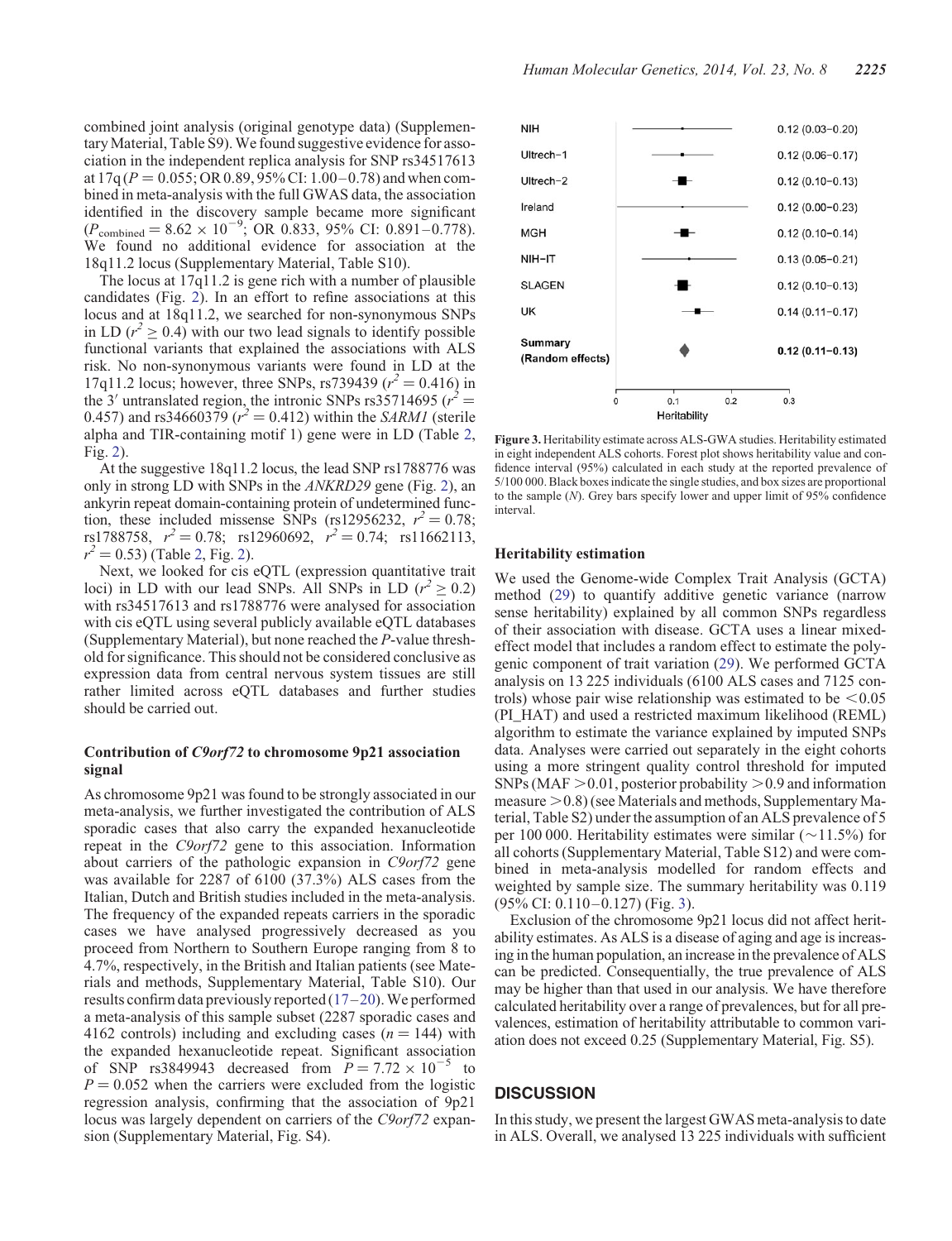power to capture allelic association with small effects and low MAF. The novel associated SNP rs34517613 at 17q11.2 was confirmed when genotype data from the independent replication cohort were combined in meta-analysis with full GWAS data. We have also replicated the 9p21 locus at genome-wide significance; this locus was also identified by linkage studies of familial ALS patients and by analogy it may be that there is a corresponding familial locus for the 17q11.2 locus identified here, though we are not aware of any reports.

The lead SNP at this locus was in LD with three SNPs in the SARM1 gene. Interestingly, SARM1 orthologues, dSarm in Drosophila melanogaster and Sarm1 in mice, have been recently found to play a direct role in an axonal self-destruction pathway, a mechanism known as Wallerian degeneration, which shares morphological similarities with the axon dyingback degeneration observed in ALS and in other neurodegenerative pathologies ([30,31](#page-9-0)). As axonal degeneration is an early feature of ALS progression, a mouse model for familial ALS,  $SOD1G93A$ , was crossed with the  $Wld^S$  mouse, a spontaneous mutant with phenotype of prolonged survival of injured axons because of a chromosomal rearrangement that disrupts two genes, Ube4b and Nmnat1. In the SOD1G93A/Wld<sup>S</sup>, the progression of axonopathies was attenuated, suggesting that the Wallerian pathway could be involved in the axon loss observed in ALS [\(32](#page-9-0),[33\)](#page-9-0).

We estimated the heritability of ALS owing to common variation as  $\sim$  12% based on a prevalence of 5 per 100 000 ([1,2](#page-8-0)), although the true prevalence of ALS may be higher as consequence of increasing age in the human population as discussed earlier. We have also only considered autosomal SNPs and additional variance may be encoded on the X chromosome. Twin studies estimate heritability owing to all genetic variation including rare monogenic forms of the disease, whereas we have estimated heritability as a consequence of common polymorphisms either directly typed or imputed. The difference between heritability estimated from twin studies and from analysis of common SNP polygenic variation suggests a substantial role for variation not captured by genome-wide association studies.

Our estimate for the heritability of ALS explained by common variation is lower than that for other late-onset neurodegenerative diseases. Using similar approaches, heritability for late-onset Parkinson's disease was 0.31 ([34\)](#page-9-0), 0.24 for late-onset Alzheimer's disease and 0.30 for multiple sclerosis ([35\)](#page-9-0). These differences in heritability owing to common variants are reflected in the difficulty in identifying genome-wide significant loci for ALS compared with these diseases. For example, a twostage GWA study of Parkinson's disease with a stage 1 sample size of  $\sim 6000$  individuals identified two strong association signals ([36\)](#page-9-0), and a study of Alzheimer's disease with a similarsized stage 1 sample identified two loci additional to the wellreplicated APOE locus [\(37](#page-9-0)). In comparison with these studies, our combined sample size is  $>13000$  individuals, suggesting that the genetic architecture of ALS may be different from other more common neurodegenerative diseases. A recent study of ALS in a Han Chinese population identified two loci of genome-wide significance in a combined sample of  $\sim$  5 000 [\(38](#page-9-0)); strikingly these loci were not replicated in populations of European ancestry, nor in the combined meta-analysis reported here. This suggests there may be considerable heterogeneity in ALS risk loci across different ethnicities; in support of this, the

expanded repeat in the *C9orf72* gene has been reported to be infrequent in Asian populations ([39,40](#page-9-0)).

In conclusion, we have identified a novel locus for sporadic ALS risk at 17q11.2, but not replicated the suggestive evidence for a second locus at 18q11.2 and confirmed the association at 9p21 with the expanded hexanucleotide repeat in the C9orf72 gene. Furthermore, we provide evidence from our heritability estimates that further common variation affecting ALS risk remains to be detected by current GWAS platforms and with larger cohorts but that denser genome-wide assays and next generation sequencing technologies are required to detect rarer variation.

# MATERIALS AND METHODS

#### Participating individuals

The discovery sample consisted of a novel Italian cohort collected by the Italian Consortium for the Genetics of ALS (SLAGEN) and seven independent published studies collected by ALSGEN, The International Consortium on Amyotrophic Lateral Sclerosis Genetics [\(5](#page-8-0)–[11](#page-8-0),[15,16](#page-9-0)). All patients fulfilled the El Escorial revised criteria for ALS [\(41\)](#page-9-0). Written informed consent according to the Declaration of Helsinki was obtained from all patients and healthy subjects participating to this study. Local ethical committees for each participating institution approved these studies. All samples across the eight datasets were of European ancestry, and a full description of demographic details is reported in the [Supplementary Material, Table S1](http://hmg.oxfordjournals.org/lookup/suppl/doi:10.1093/hmg/ddt587/-/DC1). All patients with family history of ALS or carrying Mendelian risk genes were excluded from analyses. Screening for the expanded hexanucleotide repeat in the C9orf72 gene were performed subsequently; information of mutation carries was available for a subset of cases included in the Italian, Dutch and British cohorts (see [Supplementary Material](http://hmg.oxfordjournals.org/lookup/suppl/doi:10.1093/hmg/ddt587/-/DC1) for full description).

A replication sample of 4630 individuals (2074 cases and 2556 controls) was collected across Italy, The Netherlands and Germany using the same diagnostic criteria (see [Supplementary](http://hmg.oxfordjournals.org/lookup/suppl/doi:10.1093/hmg/ddt587/-/DC1) [Material, Table S8\)](http://hmg.oxfordjournals.org/lookup/suppl/doi:10.1093/hmg/ddt587/-/DC1).

## Genotyping procedures

Samples from the individual cohorts were genotyped on different Illumina beadchips (Illumina, CA, USA) as shown in Table [1.](#page-2-0) Additional SNPs were genotyped in the replication phase by PCR-based KASP technique by the KBioscience (UK) facility for the Italian samples (622 cases and 971 controls) or by TaqMan\_2013 PCR method for the Dutch (877 cases and 1226 controls) and German samples (575 cases and 359 controls) [\(Supplementary Material\)](http://hmg.oxfordjournals.org/lookup/suppl/doi:10.1093/hmg/ddt587/-/DC1). Cross-validation between methodologies showed 100% concordance.

#### Statistical analysis

## Quality control and meta-analysis of imputed data

Before imputation analysis QC of samples and markers was performed separately in the eight studies using the PLINK software package ([42\)](#page-9-0). A detailed description of QC procedure is reported in the [Supplementary Material](http://hmg.oxfordjournals.org/lookup/suppl/doi:10.1093/hmg/ddt587/-/DC1) and [Table S2](http://hmg.oxfordjournals.org/lookup/suppl/doi:10.1093/hmg/ddt587/-/DC1). Genotype data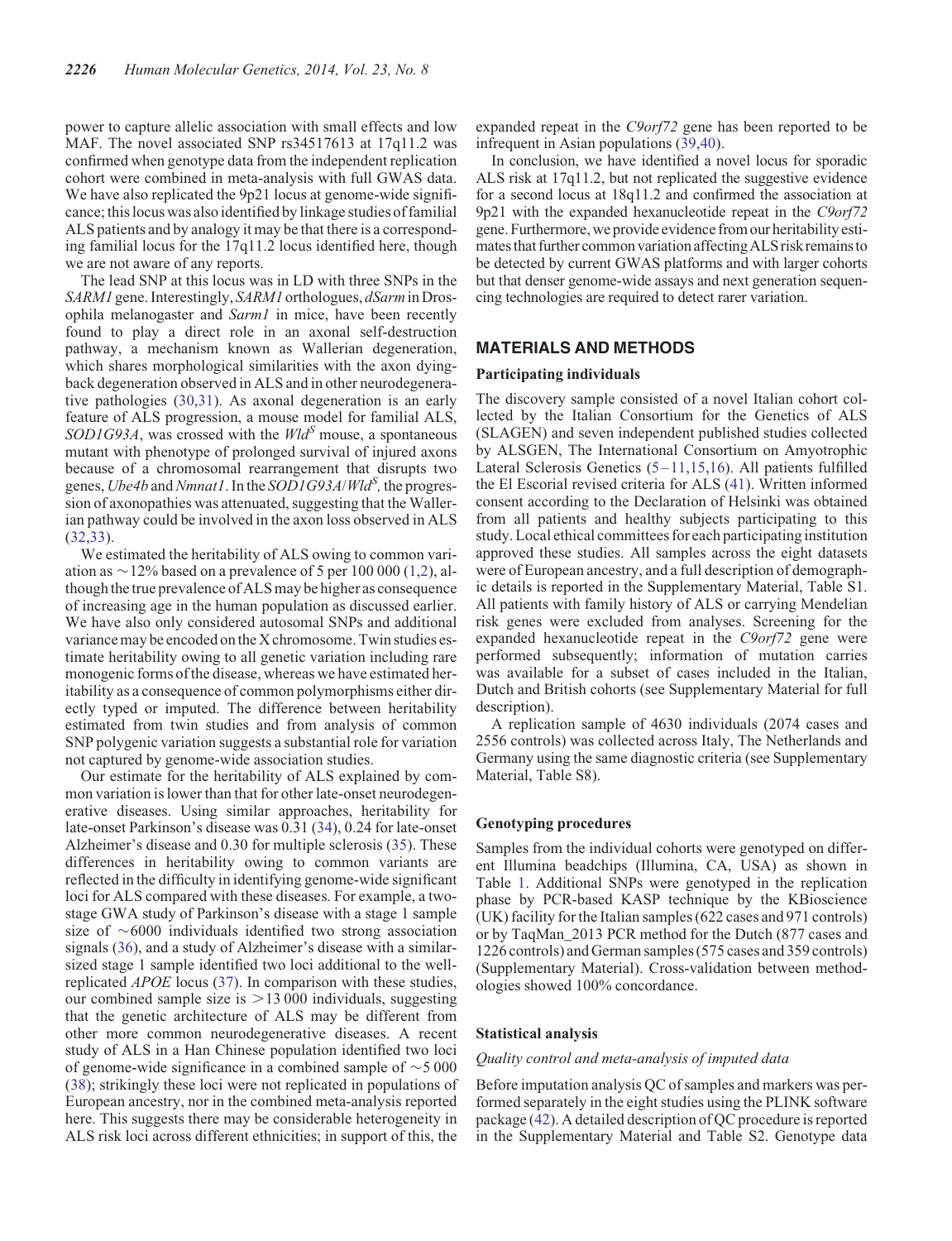from British cases and controls were merged and analysed as single cohort as fully described in the [Supplementary Material](http://hmg.oxfordjournals.org/lookup/suppl/doi:10.1093/hmg/ddt587/-/DC1) and [Table S2.](http://hmg.oxfordjournals.org/lookup/suppl/doi:10.1093/hmg/ddt587/-/DC1)

Ancestry differences between individuals within each cohort were detected by PCA. Principal component axes were generated by genotypes of a genome-wide subset of LD-independent SNPs using EIGENSTRAT software ([24,25](#page-9-0)), and outliers identified by the first 10 principal components (PCs) were removed. The number of significant principal components was estimated by Tracy–Widom distribution using the program TW statistic [\(25](#page-9-0)) and included as covariates in the logistic regression analyses of each study for population stratification control. Scatter plots of PC1 and PC2 showed no evidence of substructure between cases and controls within the single cohorts ([Supplementary Material,](http://hmg.oxfordjournals.org/lookup/suppl/doi:10.1093/hmg/ddt587/-/DC1) [Fig. S1\)](http://hmg.oxfordjournals.org/lookup/suppl/doi:10.1093/hmg/ddt587/-/DC1). As an example, [Supplementary Material, Figure S5](http://hmg.oxfordjournals.org/lookup/suppl/doi:10.1093/hmg/ddt587/-/DC1) shows the population structure of the novel Italian cohort by the projection of the first two PC axes.

After QC, original genotype data of each study were tested for genomic inflation and lambda estimates resulted to be minimal  $(\lambda_{\text{(gc)}} < 1.02)$ . Individual datasets were imputed genome wide separately using the IMPUTE.v2 program ([43,44](#page-9-0)), which employs combined reference panels of known phased haplotypes provided by HapMap 3 (Feb 2009), 1000 Genomes Project (Mar 2010) (NCBI build 36 coordinates) and the study's sample genotypes ([Supplementary Material\)](http://hmg.oxfordjournals.org/lookup/suppl/doi:10.1093/hmg/ddt587/-/DC1). In each cohort, imputed genotypes were tested for association with ALS status by logistic regression analysis (SNPTESTv2.4.0) including the specific PCs as confounder covariates to control population stratification. For each test, statistic spurious associations and genomic inflation were controlled by plotting the observed quantiles versus the expected ones in Q–Q plots and by factor  $\lambda_{(gc)}$  estimate ([Supplementary Material, Fig. S7](http://hmg.oxfordjournals.org/lookup/suppl/doi:10.1093/hmg/ddt587/-/DC1) and [Table S3\)](http://hmg.oxfordjournals.org/lookup/suppl/doi:10.1093/hmg/ddt587/-/DC1) (R package software).

SNP statistic data were filtered for uncertainty of inferred genotypes according to posterior probability (APP) of  $>0.9$  and statistical information of allele frequency (info) of  $>0.4$  [\(26\)](#page-9-0). The average number of SNPs filtered out in each dataset was 1.47 million [\(Supplementary Material, Table S2\)](http://hmg.oxfordjournals.org/lookup/suppl/doi:10.1093/hmg/ddt587/-/DC1). Finally, filtered SNP tables were combined in a meta-analysis and analysed with the program METAL [\(27](#page-9-0)), applying the standard error scheme option that weights effect size estimates, or  $\beta$ -coefficients, using the inverse of the corresponding standard errors. The z-scores were calculated from the P-values of each study with the sign of the z-scores indicating the direction of allelic effect in that study  $(z > 0$  for odds ratio  $> 1$ ). Meta-analysis was performed applying the fixed-effects model that does not account for study heterogeneity; therefore, heterogeneity was quantified by the Cochran's statistic (Q) and  $I^2$  (METAL). P-values were estimated by comparing the statistic with a  $X^2$  distribution ( $N$ —1 'degrees of freedom',  $N =$  number of studies) [\(Supplementary Material](http://hmg.oxfordjournals.org/lookup/suppl/doi:10.1093/hmg/ddt587/-/DC1) and [Table S5](http://hmg.oxfordjournals.org/lookup/suppl/doi:10.1093/hmg/ddt587/-/DC1) [and S7](http://hmg.oxfordjournals.org/lookup/suppl/doi:10.1093/hmg/ddt587/-/DC1)) ([45](#page-9-0),[46](#page-9-0)). Meta-analysis was repeated stratifying by gender and testing for the gender-by-SNP interaction as described in [Supplementary Material](http://hmg.oxfordjournals.org/lookup/suppl/doi:10.1093/hmg/ddt587/-/DC1).

For the independent replication cohort, logistic regression analyses (SNPTESTv2.4.0) were performed separately in the Italian, Dutch and German samples and then combined in meta-analysis (METAL) applying standard error scheme as described earlier. Next, statistic tables of the three novel replication samples were combined with the discovery sample in a final meta-analysis (METAL).

#### Power calculation

The final meta-analysis cohort had 99.99% power to detect allelic association with an odds ratio (OR) of 1.2 and MAF of 0.25 at genome-wide significance  $(P = 5 \times 10^{-8})$ . For lowfrequency variants with MAF ranging from 0.01 to 0.04 and of small effect ( $OR < 1.5$ ), there was low power to capture variants with MAF 0.01, whereas for SNPs with MAF 0.02 power ranged from 60 to 98% for alleles with OR of 1.3 and 1.4, respectively [\(Supplementary Material, Fig. S8\)](http://hmg.oxfordjournals.org/lookup/suppl/doi:10.1093/hmg/ddt587/-/DC1).

#### Screening of expanded repeats in C9orf72 gene

Hexanucleotide repeat expansion data for the C9orf72 gene were available for the Italian, Dutch and British cases [\(Supplementary](http://hmg.oxfordjournals.org/lookup/suppl/doi:10.1093/hmg/ddt587/-/DC1) [Material, Table S10](http://hmg.oxfordjournals.org/lookup/suppl/doi:10.1093/hmg/ddt587/-/DC1)). As previously reported, carriers were defined as individuals with a range of the GGGGCC repeats of  $>$ 23 units [\(17](#page-9-0)–[20](#page-9-0)). We performed conditional logistic regression analysis on a subset of 2287 screened cases and 4162 controls including and excluding pathologic expansions carriers  $(n = 144)$ .

#### Estimation of the genetic variance tagged by all SNPs

We used GCTA software ([29\)](#page-9-0) to estimate the proportion of ALS phenotypic variance explained by autosomal SNPs distributed genome wide. Genetic relationships between pairs of individuals were calculated separately in the eight cohorts where all samples were previously tested for cryptic relatedness and excluded if the proportion of IBD (identical-by-descent) estimate was  $> 0.05$ [\(Supplementary Material, Table S2\)](http://hmg.oxfordjournals.org/lookup/suppl/doi:10.1093/hmg/ddt587/-/DC1). We estimated the genetic relationship matrix (GRM) including imputed genotypes filtered by MAF  $>$ 0.01, posterior probability  $>$ 0.9 and information measure  $>0.8$ . Filtered genotype data were submitted to GRM analysis, and GRMs output data were used in the REML analysis. In each dataset, REML analysis was carried out by fitting the specific principal components [\(Supplementary Material, Table S3\)](http://hmg.oxfordjournals.org/lookup/suppl/doi:10.1093/hmg/ddt587/-/DC1) as covariates to control for possible population stratification. The variance estimate was transformed from the observed scale  $(V(1)/Vp)$  to a scale of liability  $(V(1)/Vp_L)$  by specifying a disease prevalence for ALS of 5 per 100 000 persons ([1,2](#page-8-0)). The variance estimate of each cohort was combined by random effects meta-analysis weighted by sample size using the library rmeta in R toolset.

# SUPPLEMENTARY MATERIAL

[Supplementary Material is available at](http://hmg.oxfordjournals.org/lookup/suppl/doi:10.1093/hmg/ddt587/-/DC1) HMG online.

# DATA AVAILABILITY

Data were accessed by formal request to the consortia members. The complete summary meta-analysis data (SNP, genomic position, odds ratio and P-value) are freely available at the ALSOD website (http://alsod.iop.kcl.ac.uk/) in a searchable format [\(47](#page-9-0)).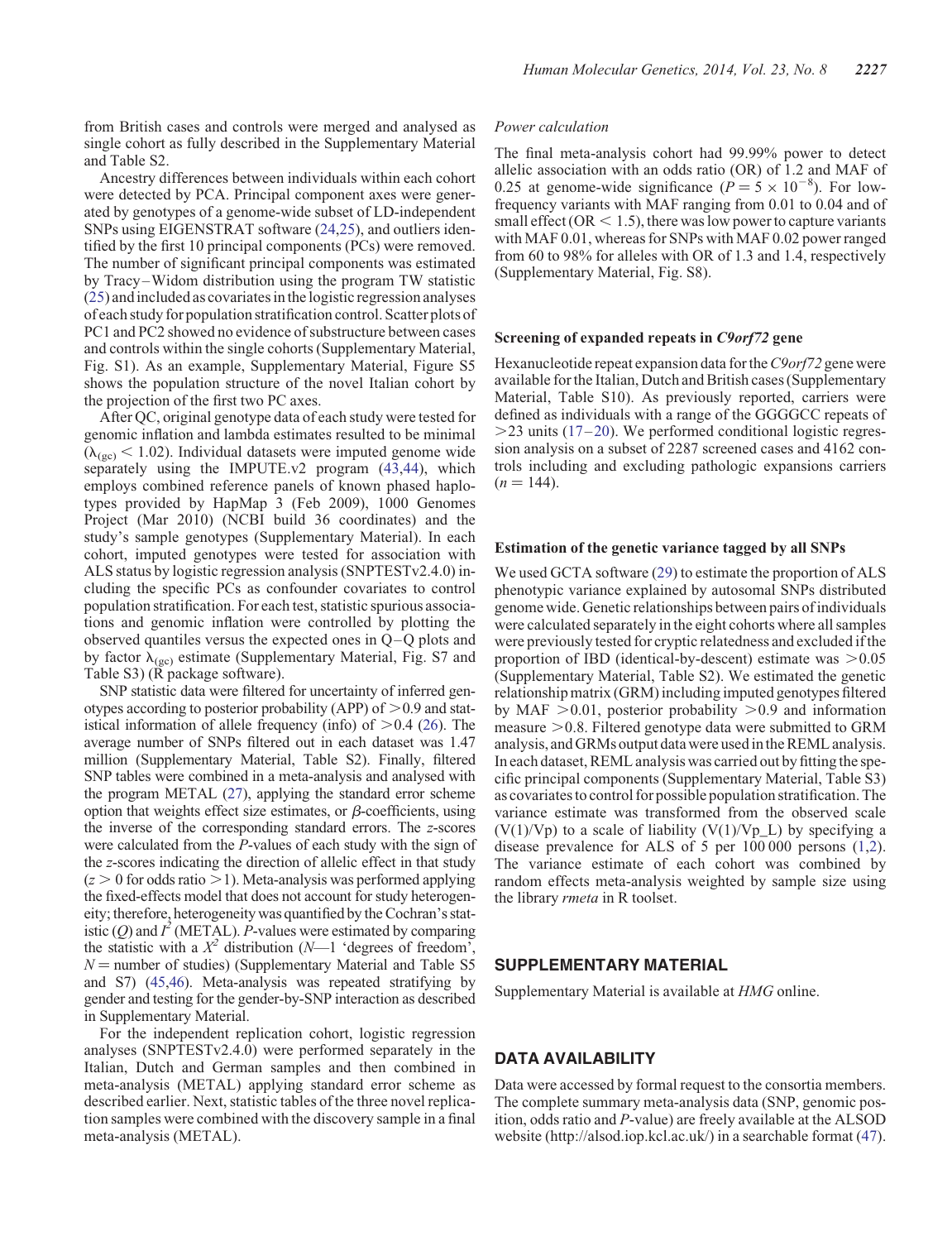# <span id="page-8-0"></span>ACKNOWLEDGEMENTS

Genetic and statistical analysis was performed using a Linux cluster supported by the National Institute for Health Research Biomedical Research Centre for Mental Health at the South London and Maudsley National Health Service Foundation Trust and Institute of Psychiatry King's College London. G.So. acknowledges EuroBiobank for ALS DNA samples; K.M. acknowledges Motor Neurone Disease Association UK, Queen Elizabeth Hospital Birmingham Charity. M.S. acknowledges support through EU via the Euro-MOTOR consortium and German BMBF Motoneuron disease network.

Conflict of Interest statement: None declared.

# FUNDING

The SLAGEN Consortium was supported by funds from the Ministero della Salute Italiano (GWA-SLA, Ricerca Finalizzata 2007 grant number 31) and Fondazione Istituto Auxologico Italiano; I.F., C.G., B.C., J.F.P. and V.S. were supported by the Istituto Superiore di Sanita` (grant number 526D/34, 2006); I.F. received salary support from 'Amici del Centro Dino Ferrari'; V.S. acknowledges support from the 'Amici del Centro Dino Ferrari'. A.R., C.G., B.C., N.T. and V.S. were supported by the Ministero della Salute Italiano (ALS-FTD, RF-2009- 1473856); G.Si. was supported by Monte dei Paschi di Siena Foundation (grant 39167) and the Ministero della Salute Italiano (grant number RF-INP-2007-627227); A.C. was supported in part by Federazione Italiana Giuoco Calcio and Fondazione Vialli e Mauro per la Sclerosi Laterale Amiotrofica onlus, Ministero della Salute Italiano (grant number RF-PIE-2007- 635695); AF was supported by Progetto Regione Emilia Romagna-Universita` 'RARER'. The Italian replica control samples were obtained from the 'Parkinson Institute Biobank' (http://www.parkinsonbiobank.com) of the Telethon Genetic Biobank Network (http://www.biobanknetwork.org) supported by TELETHON Italy (grant number GTB07001) and by 'Fondazione Grigioni per il Morbo di Parkinson'. ALSAGEN Consortium is supported by funds from the National Institutes for Health Research Biomedical Research Centre for Mental Health at the South London and Maudsley National Health Service Foundation Trust and Institute of Psychiatry, King's College London, the University of Leuven (grant number GOA/11/014), the Interuniversity Attraction Poles (IUAP) program P7/16 of the Belgian Federal Science Policy Office and the 7th Framework Programme of the European Union (ADAMS project, grant numbers HEALTH-F4-2009-242257 and FP7/2007-2013, grant agreements 259867 and 278611). P.V.D. holds a clinical investigatorship from FWO-Vlaanderen; W.R. is supported through the E. von Behring Chair for Neuromuscular and Neurodegenerative Disorders. The UK National DNA Bank for Motor Neuron Disease Research was funded by the Motor Neurone Disease Association (grant 3/3), the Wellcome Trust (grant number 070122/A/02/Z) and the National Institute for Health Research Dementias and Neurodegenerative Diseases Research Network. A.A.-C. and J.F.P. receive salary support from the National Institute for Health Research Dementia Biomedical Research Unit at South London and Maudsley National Health Service Foundation Trust and King's College London. The

RADIANT depression and bipolar case control studies (DeCC, BACC) were genotyped under Medical Research Council (grant number G0701420). A.A.-C. thanks the Motor Neurone Disease Association of Great Britain and Northern Ireland, the ALS Association, the ALS Therapy Alliance and the Medical Research Council (grant number G0600974) for support. R.H.B. acknowledges support from the National Institute of Neurological Disorders and Stroke (grant number 5RO1- NS050557-05) and the National Institute of Neurological Disorders and Stroke American Recovery and Reinvestment Act Award (grant number RC2-NS070-342), the Angel Fund, the ALS Association, P2ALS, Project ALS, the Pierre L. de Bourgknecht ALS Research Foundation and the ALS Therapy Alliance. J.E.L. acknowledges grant support from National Institute of Health/ National Institute of Neurological Disorders and Stroke (grant number 1R01NS073873). The Dutch, Belgian and Swedish GWAS data generation was supported by the Prinses Beatrix Fonds, VSB fonds, H. Kersten and M. Kersten (Kersten Foundation), The Netherlands ALS Foundation, and J.R. van Dijk and the Adessium Foundation.

## **REFERENCES**

- 1. Mitchell, J.D. and Borasio, G.D. (2007) Amyotrophic lateral sclerosis. Lancet, 369, 2031–2041.
- 2. Beghi, E., Logroscino,G., Chio`, A., Hardiman, O., Mitchell, D., Swingler, R. and Traynor, B.J., EURALS Consortium. (2006) The epidemiology of ALS and the role of population-based registries. Biochim. Biophys. Acta, 1762, 1150–1157.
- 3. Armon, C. (2003) An evidence based medicine approach to the evaluation of the role of exogenous risk factors in sporadic amyotrophic lateral sclerosis. Neuroepidemiology, 22, 217–228.
- 4. Manjaly, Z.R., Scott, K.M., Abhinav, K., Wijesekera, L., Ganesalingam, J., Goldstein, L.H., Janssen, A., Dougherty, A., Willey, E., Stanton, B.R. et al. (2010) The sex ratio in amyotrophic lateral sclerosis, A population based study. Amyotroph. Lateral. Scler., 11, 439–442.
- 5. van Es, M.A., van Vught, P.W., Blauw, H.M., Franke, L., Saris, C.G., Van den Bosch, L., de Jong, S.W., de Jong, V., Baas, F., van't Slot, R. et al. (2007) Genetic variation in DPP6 is associated with susceptibility to amyotrophic lateral sclerosis. Nat. Genet., 40, 29-31.
- 6. Cronin, S., Berger, S., Ding, J., Schymick, J.C., Washecka, N., Hernandez, D.G., Greenway, M.J., Bradley, D.G., Traynor, B.J. and Hardiman, O. (2008) A genome-wide association study of sporadic ALS in a homogenous Irish population. Hum. Mol. Genet., 17, 768-774.
- 7. Schymick, J.C., Scholz, S.W., Fung, H.C., Britton, A., Arepalli, S., Gibbs, J.R., Lombardo, F., Matarin, M., Kasperaviciute, D., Hernandez, D.G. et al. (2007) Genome-wide genotyping in amyotrophic lateral sclerosis and neurologically normal controls, first stage analysis and public release of data. Lancet Neurol., 6, 322–328.
- 8. van Es, M.A., Van Vught, P.W., Blauw, H.M., Franke, L., Saris, C.G., Andersen, P.M., Van Den Bosch, L., de Jong, S.W., van' t Slot, R., Birve, A. et al. (2007) ITPR2 as a susceptibility gene in sporadic amyotrophic lateral sclerosis, a genome-wide association study. Lancet Neurol., 6, 869-877.
- 9. Chio`, A., Schymick, J.C., Restagno, G., Scholz, S.W., Lombardo, F., Lai, S.L., Mora, G., Fung, H.C., Britton, A., Arepalli, S. et al. (2009) A two-stage genome-wide association study of sporadic amyotrophic lateral sclerosis. Hum. Mol. Genet., 18, 1524-1532.
- 10. Dunckley, T., Huentelman, M.J., Craig, D.W., Pearson, J.V., Szelinger, S., Joshipura, K., Halperin, R.F., Stamper, C., Jensen, K.R., Letizia, D. et al. (2007) Whole-genome analysis of sporadic amyotrophic lateral sclerosis. N. Engl. J. Med. 8, 775–788.
- 11. van Es, M.A., Veldink, J.H., Saris, C.G., Blauw, H.M., van Vught, P.W., Birve, A., Lemmens, R., Schelhaas, H.J., Groen, E.J., Huisman, M.H. et al. (2009) Genome-wide association study identifies 19p13.3 (UNC13A) and 9p21.2 as susceptibility loci for sporadic amyotrophic lateral sclerosis. Nat. Genet., 41, 1083–1087.
- 12. Fogh, I., D'Alfonso, S., Gellera, C., Ratti, A., Cereda, C., Penco, S., Corrado, L., Sorarù, G., Castellotti, B., Tiloca, C. et al. (2009) No association of DPP6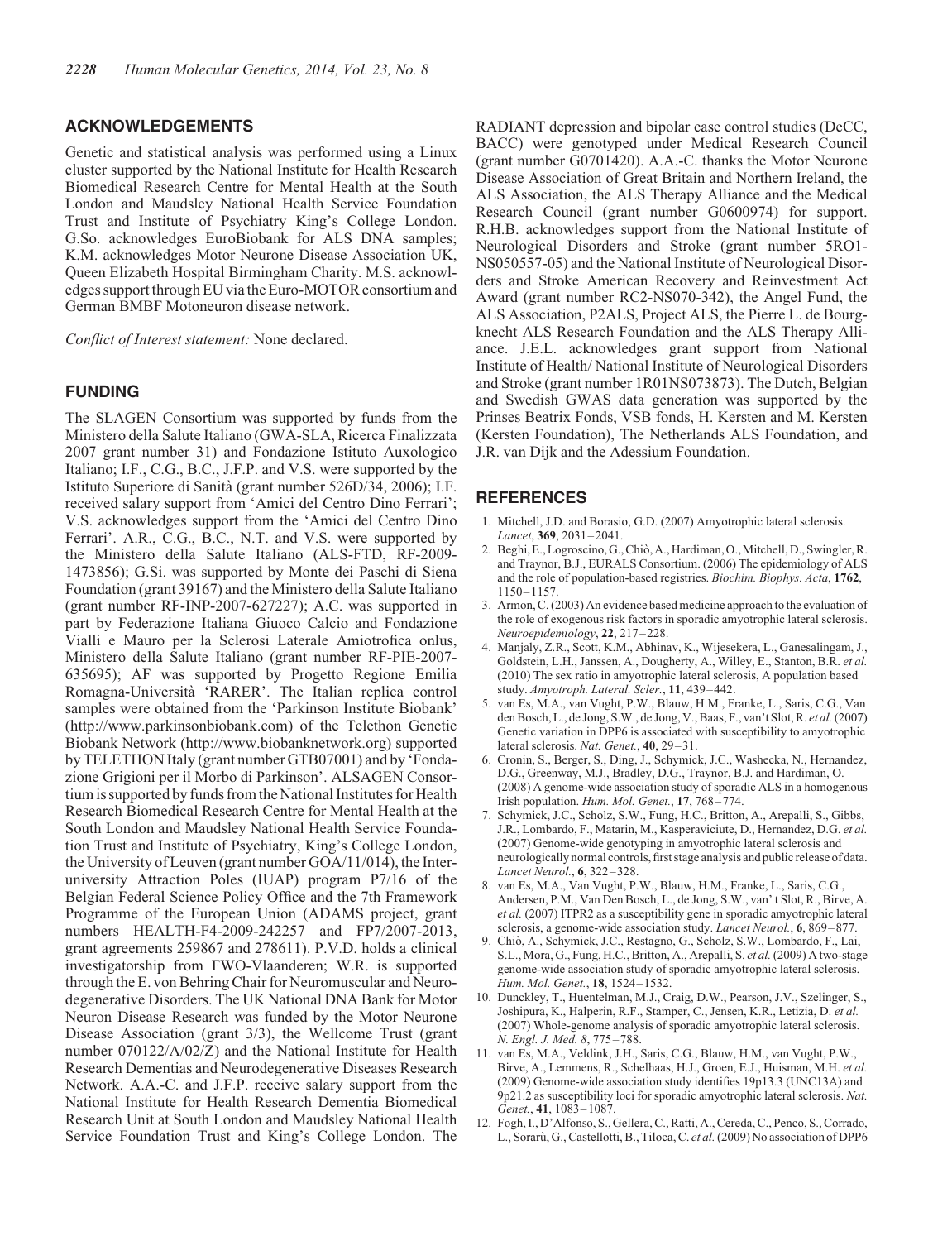<span id="page-9-0"></span>with amyotrophic lateral sclerosis in an Italian population. Neurobiol. Aging, 32, 966–967.

- 13. Li, X.G., Zhang, J.H., Xie, M.Q., Liu, M.S., Li, B.H., Zhao, Y.H., Ren, H.T. and Cui, L.Y. (2009) Association between DPP6 polymorphism and the risk of sporadic amyotrophic lateral sclerosis in Chinese patients. Chin. Med. J. (Engl), 24, 2989–2992.
- 14. Fernández-Santiago, R., Sharma, M., Berg, D., Illig, T., Anneser, J., Meyer, T., Ludolph, A., Gasser, T. et al. (2011) No evidence of association of FLJ10986 and ITPR2 with ALS in a large German cohort. Neurobiol. Aging, 32, 551–554.
- 15. Shatunov, A., Mok, K., Newhouse, S., Weale, M.E., Smith, B., Vance, C., Johnson, L., Veldink, J.H., van Es, M.A., van den Berg, L.H. et al. (2010) Chromosome 9p21 in sporadic amyotrophic lateral sclerosis in the UK and seven other countries, a genome-wide association study. Lancet Neurol., 9, 986–994.
- 16. ALSGEN ConsortiumAhmeti, K.B., Ajroud-Driss, S., Al-Chalabi, A., Andersen, P.M., Armstrong, J., Birve, A., Blauw, H.M., Brown, R.H., Bruijn, L. et al. (2012) Age of onset of amyotrophic lateral sclerosis is modulated by a locus on 1p34.1. Neurobiol. Aging, 34, 357.e7–357.e19.
- 17. DeJesus-Hernandez, M., Mackenzie, I.R., Boeve, B.F., Boxer, A.L., Baker, M., Rutherford, N.J., Nicholson, A.M., Finch, N.A., Flynn, H., Adamson, J. et al. (2011) Expanded GGGGCC hexanucleotide repeat in noncoding region of C9ORF72 causes chromosome 9p-linked FTD and ALS. Neuron, 72, 245–256.
- 18. Renton, A.E., Majounie, E., Waite, A., Simón-Sánchez, J., Rollinson, S., Gibbs, J.R., Schymick, J.C., Laaksovirta, H., van Swieten, J.C., Myllykangas, L. et al. (2011) A hexanucleotide repeat expansion in C9ORF72 is the cause of chromosome 9p21-linked ALS-FTD. Neuron, 72, 257–268.
- 19. Gijselinck, I., Van Langenhove, T., van der Zee, J., Sleegers, K., Philtjens, S., Kleinberger, G., Janssens, J., Bettens, K., Van Cauwenberghe, C., Pereson, S. et al. (2012) A C9orf72 promoter repeat expansion in a Flanders-Belgian cohort with disorders of the frontotemporal lobar degeneration-amyotrophic lateral sclerosis spectrum: a gene identification study. Lancet Neurol., 11, 54–65.
- 20. Ratti, A., Corrado, L., Castellotti, B., Del Bo, R., Fogh, I., Cereda, C., Tiloca, C., D'Ascenzo, C., Bagarotti, A., Pensato, V. et al. (2012) C9ORF72 repeat expansion in a large Italian ALS cohort: evidence of a founder effect. Neurobiol. Aging, 33, 2528.e7–2528.e14.
- 21. Al-Chalabi, A., Fang, F., Hanby, M.F., Leigh, P.N., Shaw, C.E., Ye, W. and Rijsdijk, F. (2010) An estimate of amyotrophic lateral sclerosis heritability using twin data. J. Neurol. Neurosurg. Psychiatry, 81, 1324-1326.
- 22. Falconer, D.S. (1986) Introduction to quantitative genetics. Longman Scientific & Technical, Wiley, Burnt Mill, Harlow, Essex, England New York.
- 23. Zaitlen, N., Kraft, P., Patterson, N., Pasaniuc, B., Bhatia, G., Pollack, S. and Price, A.L. (2013) Using extended genealogy to estimate components of heritability for 23 quantitative and dichotomous traits. PLoS Genet., 5, e1003520.
- 24. Patterson, N., Price, A.L. and Reich, D. (2006) Population structure and eigenanalysis. PLoS Genet., 2, e190.
- 25. Price, A.L., Patterson, N.J., Plenge, R.M., Weinblatt, M.E., Shadick, N.A. and Reich, D. (2006) Principal components analysis corrects for stratification in genome-wide association studies. Nat. Genet., 38, 904-909.
- 26. Marchini, J., Howie, B., Myers, S., McVean, G. and Donnelly, P. (2007) A new multipoint method for genome-wide association studies by imputation of genotypes. Nat. Genet., 39, 906–913.
- 27. Willer, C.J., Li, Y. and Abecasis, G.R. (2010) METAL, fast and efficient meta-analysis of genome wide association scans. Bioinformatics, 26, 2190– 2191.
- 28. Pirinen, M., Donnelly, P. and Spencer, C.C. (2012) Including known covariates can reduce power to detect genetic effects in case-control studies. Nat. Genet., 44, 848–851.
- 29. Yang, J., Lee, S.H., Goddard, M.E. and Visscher, P.M. (2011) GCTA, a tool for genome-wide complex trait analysis. Am. J. Hum. Genet., 88, 76–82.
- 30. Osterloh, J.M., Yang, J., Rooney, T.M., Fox, A.N., Adalbert, R., Powell, E.H., Sheehan, A.E., Avery, M.A., Hackett, R., Logan, M.A. et al. (2012) dSarm/Sarm1 is required for activation of an injury-induced axon death pathway. Science, 337, 481–484.
- 31. Yu, X.M. and Luo, L. (2012) dSarm-ing axon degeneration. Science, 337, 418–419.
- 32. Fischer, L.R., Culver, D.G., Davis, A.A., Tennant, P., Wang, M., Coleman, M., Asress, S., Adalbert, R., Alexander, G.M., Glass, J.D. et al. (2005) Wld<sup>S</sup>

gene modestly prolongs survival in the SOD1G93A. Neurobiol. Dis., 19, 293–300.

- 33. Coleman, M.P. and Freeman, M.R. (2010) Wallerian degeneration, wld(s) and nmnat. Annu. Rev. Neurosci., 33, 245–267.
- 34. Keller, M.F., Saad, M., Bras, J., Bettella, F., Nicolaou, N., Simón-Sánchez, J., Mittag, F., Büchel, F., Sharma, M., Gibbs, J.R. et al. (2012) Using genome-wide complex trait analysis to quantify 'missing heritability' in Parkinson's disease. Hum. Mol. Genet., 21, 4996-5009.
- 35. Lee, S.H., Harold, D. and Nyholt, D.R., ANZGene Consortium, International Endogene Consortium, Genetic and Environmental Risk for Alzheimer's disease Consortium, Goddard, M.E., Zondervan, K.T., Williams, J., Montgomery, G.W., Wray, N.R. and Visscher, P.M. (2013) Estimation and partitioning of polygenic variation captured by common SNPs for Alzheimer's disease, multiple sclerosis and endometriosis. Hum. Mol. Genet., 22, 832-841.
- 36. Simón-Sánchez, J., Schulte, C., Bras, J.M., Sharma, M., Gibbs, J.R., Berg, D., Paisan-Ruiz, C., Lichtner,P., Scholz, S.W., Hernandez,D.G. et al.(2009) Genome-wide association study reveals genetic risk underlying Parkinson's disease. Nat. Genet., 41, 1308–1312.
- 37. Lambert, J.C., Heath, S., Even, G., Campion, D., Sleegers, K., Hiltunen, M., Combarros, O., Zelenika, D., Bullido, M.J., Tavernier, B. et al. (2009) Genome-wide association study identifies variants at CLU and CR1 associated with Alzheimer's disease. Nat. Genet., 41, 1094–1099.
- 38. Deng, M., Wei, L., Zuo, X., Tian, Y., Xie, F., Hu, P., Zhu, C., Yu, F., Meng, Y., Wang, H. et al. (2013) Genome-wide association analyses in Han Chinese identify two new susceptibility loci for amyotrophic lateral sclerosis. Nat. Genet., 45, 697–700.
- 39. Iida, A., Takahashi, A., Deng, M., Zhang, Y., Wang, J., Atsuta, N., Tanaka, F., Kamei, T., Sano, M., Oshima, S. et al. (2011) Replication analysis of SNPs on 9p21.2 and 19p13.3 with amyotrophic lateral sclerosis in East Asians. Neurobiol. Aging, 32, 713–754.
- 40. Ogaki, K., Li, Y., Atsuta, N., Tomiyama, H., Funayama, M., Watanabe, H., Nakamura, R., Yoshino, H., Yato, S., Tamura, A. et al. (2012) Analysis of C9orf72 repeat expansion in 563 Japanese patients with amyotrophic lateral sclerosis. Neurobiol. Aging, 33, 2527.e11–2527.e16.
- 41. Miller, R.G., Munsat, T.L., Swash, M. and Brooks, B.R. (1999) Consensus guidelines for the design and implementation of clinical trials in ALS. World Federation of Neurology committee on Research. J. Neurol. Sci., 169, 2-12.
- 42. Purcell, S., Neale, B., Todd-Brown, K., Thomas, L., Ferreira, M.A., Bender, D., Maller, J., Sklar, P., de Bakker, P.I., Daly, M.J. et al. (2007) PLINK, a toolset for whole-genome association and population-based linkage analysis. Am. J. Hum. Genet., 81, 559–575.
- 43. Howie, B.N., Donnelly, P. and Marchini, J. (2009) A flexible and accurate genotype imputation method for the next generation of genome-wide association studies. PLoS Genet., 5, e1000529.
- 44. Marchini, J. and Howie, B. (2010) Genotype imputation for genome-wide association studies. Nat. Rev. Genet., 11, 499–511.
- 45. Higgins, J.P., Thompson, S.G., Deeks, J.J. and Altman, D.G. (2003) Measuring inconsistency in meta-analyses. Br. Med. J., 327, 557-560.
- 46. Ioannidis, J.P., Patsopoulos, N.A. and Evangelou, E. (2007) Heterogeneity in meta-analyses of genome-wide association investigations. PLoS One, 2, e841.
- 47. Abel, O., Powell, J.F., Andersen, P.M. and Al-Chalabi, A. (2012) ALSoD: a user-friendly online bioinformatics tool for amyotrophic lateral sclerosis genetics. Hum. Mutat., 9, 1345–1351.

# APPENDIX

#### Slagen Consortium members

Cereda Cristina (Laboratory of Experimental Neurobiology, IRCCS 'C. Mondino' National Institute of Neurology Foundation, Pavia, Italy), Comi Giacomo (Neurologic Unit, IRCCS Foundation Ca' Granda Ospedale Maggiore Policlinico, and Department of Pathophysiology and Tranplantation, 'Dino Ferrari' Center, Universita` degli Studi di Milano, Milano, Italy), D'Alfonso Sandra (Department of Health Sciences, Interdisciplinary Research Center of Autoimmune Diseases, 'A. Avogadro' University, Novara, Italy), Fogh Isabella (Department of Neuroscience, Institute of Psychiatry, King's College London,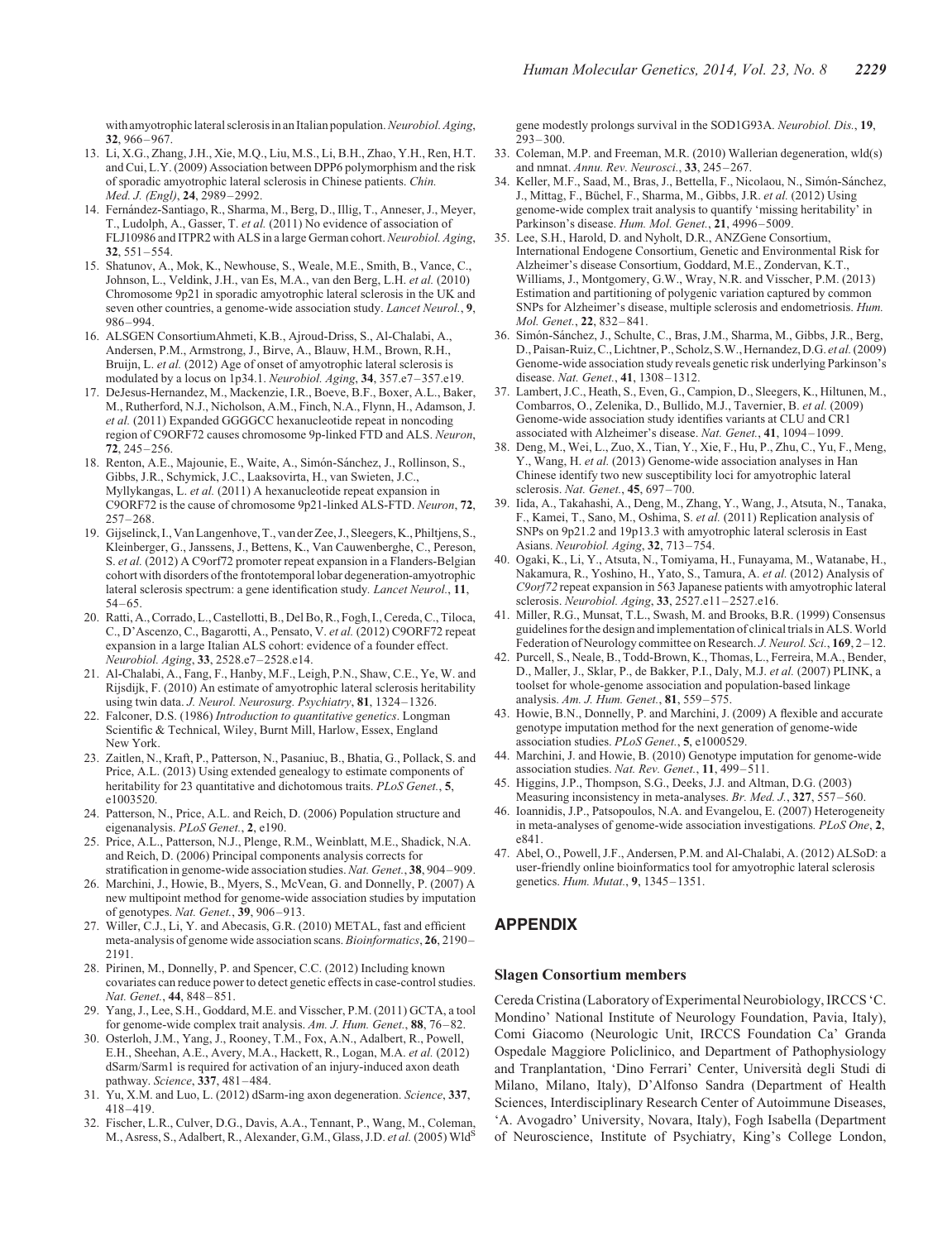London, UK; and Department of Neurology and Laboratory of Neuroscience, IRCCS Istituto Auxologico Italiano, Milano, Italy), Gellera Cinzia (Unit of Genetics of Neurodegenerative and Metabolic Diseases, Fondazione IRCCS Istituto Neurologico 'Carlo Besta', Milano, Italy), Ratti Antonia (Department of Neurology and Laboratory of Neuroscience, IRCCS Istituto Auxologico Italiano; and Department of Pathophysiology and Tranplantation, 'Dino Ferrari' Center, Universita` degli Studi di Milano, Milano, Italy), Silani Vincenzo (Department of Neurology and Laboratory of Neuroscience, IRCCS Istituto Auxologico Italiano; and Department of Pathophysiology and Tranplantation, 'Dino Ferrari' Center, Universita` degli Studi di Milano, Milano, Italy), Sorarù Gianni (Department of Neurosciences, University of Padova, Padova, Italy).

## Slagen collaborators

Bongioanni Paolo (Neurorehabilitation Unit, Azienda Ospedaliero-Universitaria Pisana, Pisa, Italy), Brescia Morra Vincenzo (Department of Neurological Sciences, University Federico II, Napoli, Italy), Calini Daniela (Department of Neurology and Laboratory of Neuroscience, IRCCS Istituto Auxologico Italiano, Milan, Italy), Castellotti Barbara (Unit of Genetics of Neurodegenerative and Metabolic Diseases, Fondazione IRCCS Istituto Neurologico 'Carlo Besta', Milano, Italy), Ceroni Mauro (Laboratory of Experimental Neurobiology, IRCCS 'C. Mondino' National Institute of Neurology Foundation, Pavia, Italy), Conforti Francesca Luisa (Institute of Neurological Sciences, National Research Council, Mangone, Italy), Corbo Massimo (NeuroMuscular Omnicentre-NEMO, Fondazione Serena Onlus, Niguarda Ca' Granda Hospital, Milano, Italy), Corrado Lucia (Department of Health Sciences, Interdisciplinary Research Center of Autoimmune Diseases, 'A. Avogadro' University, Novara, Italy), Corti Stefania (Neurologic Unit, IRCCS Foundation Ca' Granda Ospedale Maggiore Policlinico; and Department of Pathophysiology and Tranplantation, 'Dino Ferrari' Center, Universita` degli Studi di Milano, Milano, Italy), Del Bo Roberto (Neurologic Unit, IRCCS Foundation Ca' Granda Ospedale Maggiore Policlinico; and Department of Pathophysiology and Tranplantation, 'Dino Ferrari' Center, Universita` degli Studi di Milano, Milano, Italy), Ferlini Alessandra (Department of Medical Sciences, University of Ferrara, Ferrara, Italy), Filla Alessandro (Department of Neurological Sciences, University Federico II, Napoli, Italy), Filosto Massimo (Section for Neuromuscular Diseases and Neuropathies, Clinical Neurology, University Hospital 'Spedali Civili', Brescia, Italy), Gagliardi Stella (Laboratory of Experimental Neurobiology, IRCCS 'C. Mondino' National Institute of Neurology Foundation, Pavia, Italy), Inghilleri Maurizio (Department of Neurology and Psychiatry, University of Rome 'Sapienza', Roma, Italy), Marsili Angela (Department of Neurological Sciences, University Federico II, Napoli, Italy), Mazzini Letizia (Department of Health Sciences, Interdisciplinary Research Center of Autoimmune Diseases, 'A. Avogadro' University; and ALS Center Department of Neurology, 'Maggiore della Carita`' University Hospital, Novara, Italy), Pegoraro Elena (Department of Neurosciences, University of Padova, Padova, Italy), Penco Silvana (Department of Laboratory Medicine, Medical Genetics Unit, Niguarda Ca' Granda Hospital, Milano, Italy), Pensato Viviana (Unit of Genetics of Neurodegenerative and Metabolic Diseases, Fondazione IRCCS Istituto Neurologico 'Carlo Besta', Milano, Italy), Puorro Giorgia (Department of Neurological Sciences, University Federico II, Napoli, Italy), Querin Giorgia (Department of Neurosciences, University of Padova, Padova, Italy), Saccà Francesco (Department of Neurological Sciences, University Federico II, Napoli, Italy), Siciliano Gabriele (Division of Neurology, Department of Clinical and Experimental Medicine, University of Pisa, Nuovo Ospedale S.Chiara-Cisanello, Pisa, Italy), Sorbi Sandro (Department of Neurological and Psychiatric Sciences, University of Firenze, Firenze, Italy), Taroni Franco (Unit of Genetics of Neurodegenerative and Metabolic Diseases, Fondazione IRCCS Istituto Neurologico 'Carlo Besta', Milano, Italy), Ticozzi Nicola (Department of Neurology and Laboratory of Neuroscience, IRCCS Istituto Auxologico Italiano; and Department of Pathophysiology and Tranplantation, 'Dino Ferrari' Center, Universita` degli Studi di Milano, Milano, Italy), Tiloca Cinzia (Department of Neurology and Laboratory of Neuroscience, IRCCS Istituto Auxologico Italiano, Milan, Italy).

## Collaborators

La Bella Vincenzo (ALS Clinical Research Center, Department of Experimental BioMedicine and Clinical Neurosciences, Bio.Ne.C, University of Palermo, Palermo, Italy), Logroscino Giancarlo (Department of Neurosciences and Sense Organs, University of Bari, Policlinico, Bari, Italy), Monsurrò Maria Rosaria (Second Division of Neurology, Second University of Naples, Naples, Italy), Quattrone Aldo (Institute of Neurology, University Magna Graecia, Catanzaro, Italy), Simone Isabella Laura (Department of Neurosciences and Sense Organs, University of Bari, Policlinico, Bari, Italy).

## Alsgen consortium collaborators

Ahmeti Kreshnik B. (Northwestern University School of Medicine, Davee Department of Neurology, Division of Neuromuscular Medicine, Chicago, IL, USA), Ajroud-Driss Senda (Northwestern University School of Medicine, Davee Department of Neurology, Division of Neuromuscular Medicine, Chicago, IL, USA), Al-Chalabi Ammar (MRC Centre for Neurodegeneration Research, Institute of Psychiatry, King's College London, London, UK), Andersen Peter M. (Institute of Pharmacology and Clinical Neuroscience, Section for Neurology, Umeå University, Umeå, Sweden), Armstrong Jennifer (Northwestern University School of Medicine, Davee Department of Neurology, Division of Neuromuscular Medicine, Chicago, IL, USA), Birve Anne (Institute of Pharmacology and Clinical Neuroscience, Section for Neurology, Umeå University, Umeå, Sweden), Blauw Hylke M. (Rudolf Magnus Institute of Neuroscience, Department of Neurology, University Medical Centre Utrecht, Utrecht, The Netherlands), Brown Robert H. (Department of Neurology, University of Massachusetts Medical School, Worcester, MA, USA.), Bruijn Lucie (The ALS Association), Chen Wenjie (Northwestern University School of Medicine, Davee Department of Neurology, Division of Neuromuscular Medicine, Chicago, IL, USA), Chio` Adriano (ALS Center, Department of Neuroscience, University of Turin, Torino, Italy), Comeau Mary C. (Wake Forest University Health Sciences, Medical Center Blvrd, Winston-Salem, NC, USA), Cronin Simon (Department of Neurology, Beaumont Hospital, Dublin, Ireland), Diekstra Frank P. (Rudolf Magnus Institute of Neuroscience, Department of Neurology, University Medical Centre Utrecht, Utrecht, The Netherlands), Soraya Gkazi Athina (King's Health Partners Centre for Neurodegeneration Research and Department of Clinical Neurosciences, Institute of Psychiatry Kings College London, London, UK), Glass Jonathan D. (Department of Neurology, Center for Neurodegenerative Disease, Emory University School of Medicine, Atlanta, GA, USA), Grab Josh D. (Wake Forest University Health Sciences, Medical Center Blvrd, Winston-Salem, NC, USA), Groen Ewout J. (Rudolf Magnus Institute of Neuroscience, Department of Neurology, University Medical Centre Utrecht,